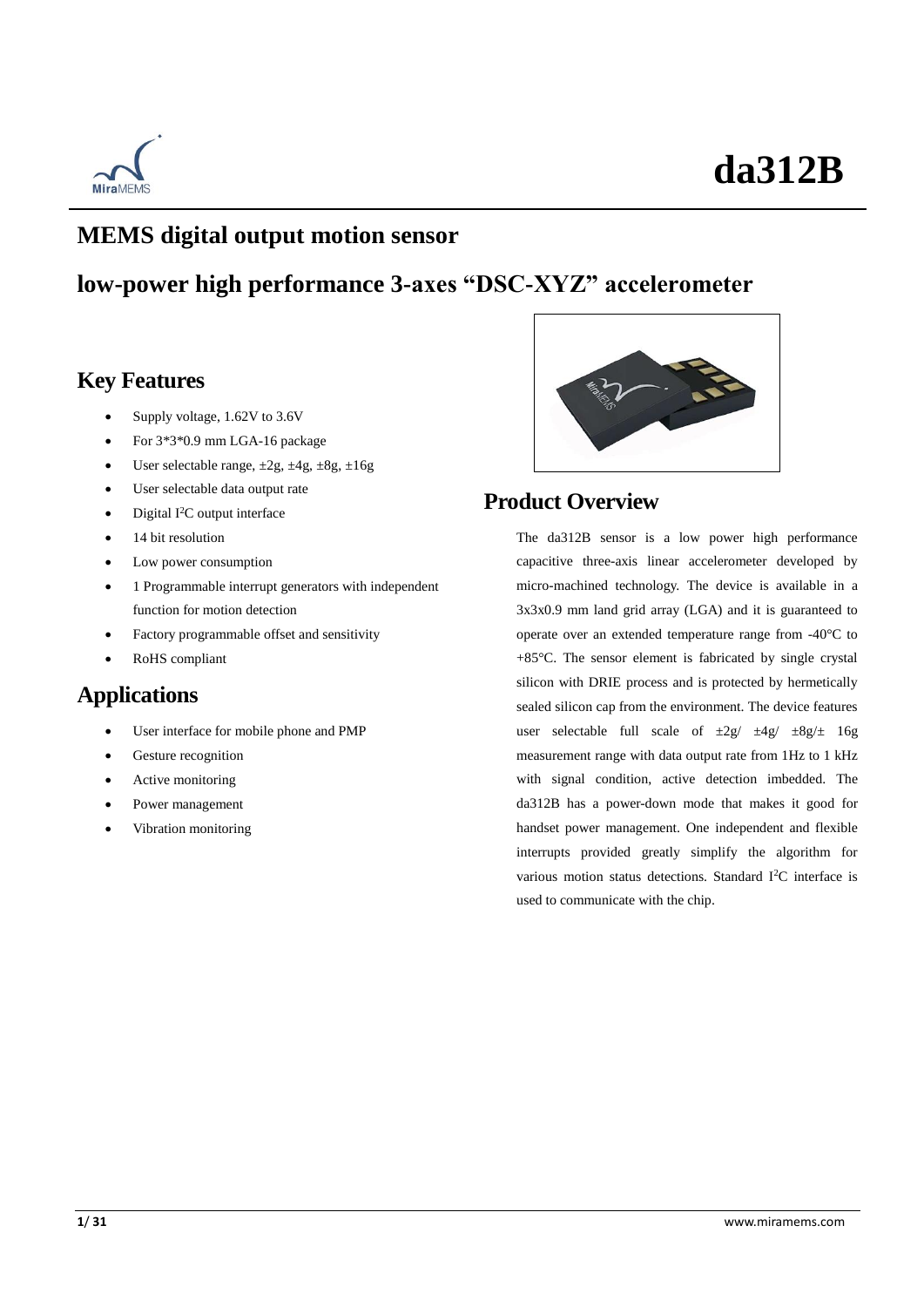### **Content**

|    | 1.1.   |  |  |  |  |
|----|--------|--|--|--|--|
|    | 1.2.   |  |  |  |  |
| 2. |        |  |  |  |  |
|    | 2.1.   |  |  |  |  |
|    | 2.2.   |  |  |  |  |
|    | 2.3.   |  |  |  |  |
| 3. |        |  |  |  |  |
|    | 3.1.   |  |  |  |  |
|    | 3.1.1. |  |  |  |  |
|    | 3.2.   |  |  |  |  |
|    | 3.2.1. |  |  |  |  |
| 4. |        |  |  |  |  |
|    | 4.1.   |  |  |  |  |
|    | 4.1.1. |  |  |  |  |
|    | 4.1.2. |  |  |  |  |
|    | 4.2.   |  |  |  |  |
|    | 4.2.1. |  |  |  |  |
|    | 4.2.2. |  |  |  |  |
|    | 4.2.3. |  |  |  |  |
|    | 4.3.   |  |  |  |  |
|    | 4.3.1. |  |  |  |  |
|    | 4.3.2. |  |  |  |  |
|    | 4.3.3. |  |  |  |  |
|    | 4.3.4. |  |  |  |  |
|    | 4.3.5. |  |  |  |  |
| 5. |        |  |  |  |  |
| 6. |        |  |  |  |  |
| 7. |        |  |  |  |  |
|    | 7.1.   |  |  |  |  |
|    | 7.2.   |  |  |  |  |
|    | 7.3.   |  |  |  |  |
|    | 7.4.   |  |  |  |  |
|    | 7.5.   |  |  |  |  |
|    | 7.6.   |  |  |  |  |
|    | 7.7.   |  |  |  |  |
|    | 7.8.   |  |  |  |  |
|    | 7.9.   |  |  |  |  |
|    | 7.10.  |  |  |  |  |
|    | 7.11.  |  |  |  |  |
|    | 7.12.  |  |  |  |  |
|    | 7.13.  |  |  |  |  |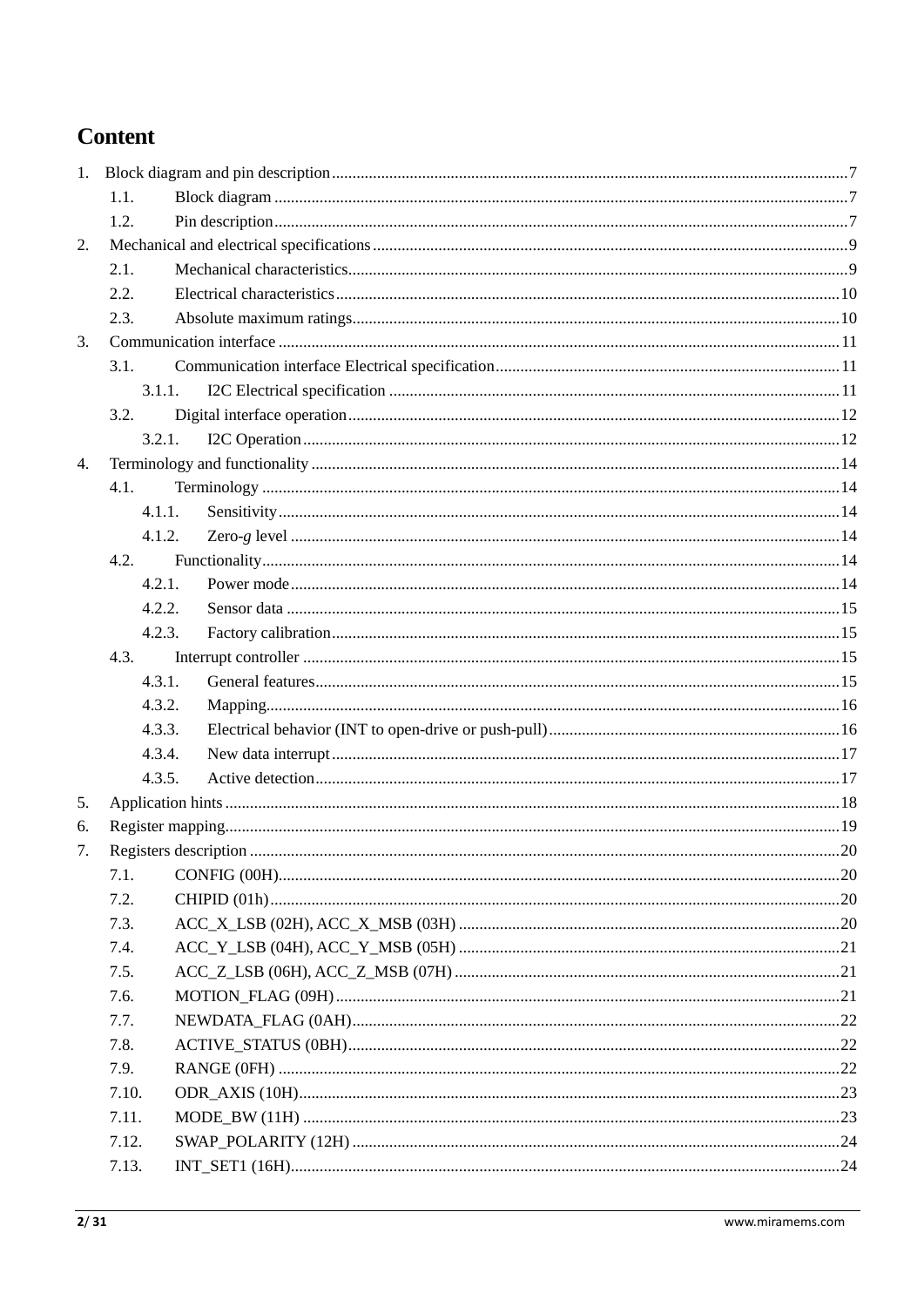|    | 7.14. |  |
|----|-------|--|
|    | 7.15. |  |
|    | 7.16. |  |
|    | 7.17. |  |
|    | 7.18. |  |
|    | 7.19. |  |
|    | 7.20. |  |
| 8. |       |  |
|    | 8.1.  |  |
|    | 8.2.  |  |
|    |       |  |
|    |       |  |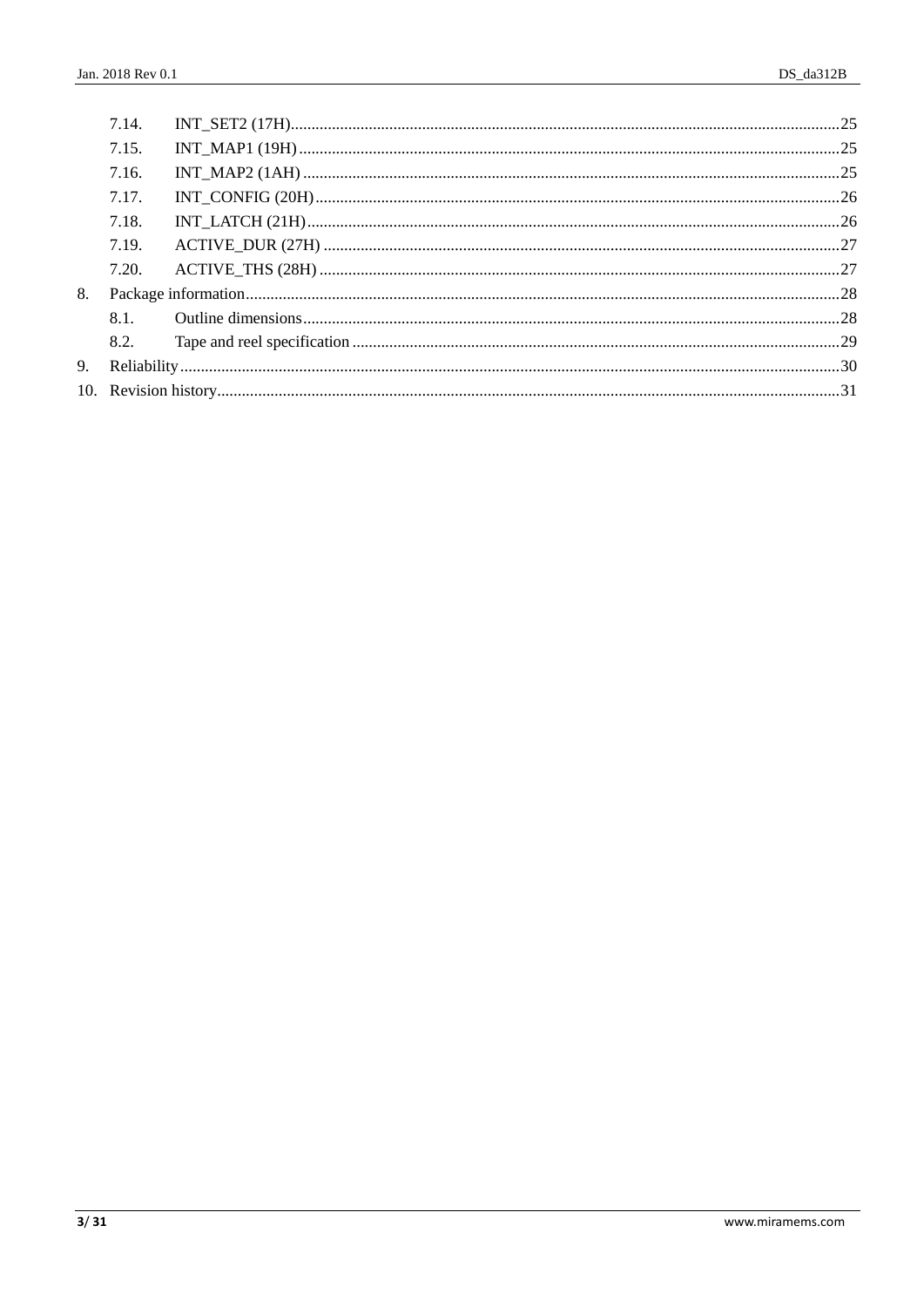## List of tables

| Table 12. Transfer when master is receiving (reading) multiple bytes of data from slave13 |  |
|-------------------------------------------------------------------------------------------|--|
|                                                                                           |  |
|                                                                                           |  |
|                                                                                           |  |
|                                                                                           |  |
|                                                                                           |  |
|                                                                                           |  |
|                                                                                           |  |
|                                                                                           |  |
|                                                                                           |  |
|                                                                                           |  |
|                                                                                           |  |
|                                                                                           |  |
|                                                                                           |  |
|                                                                                           |  |
|                                                                                           |  |
|                                                                                           |  |
|                                                                                           |  |
|                                                                                           |  |
|                                                                                           |  |
|                                                                                           |  |
|                                                                                           |  |
|                                                                                           |  |
|                                                                                           |  |
|                                                                                           |  |
|                                                                                           |  |
|                                                                                           |  |
|                                                                                           |  |
|                                                                                           |  |
|                                                                                           |  |
|                                                                                           |  |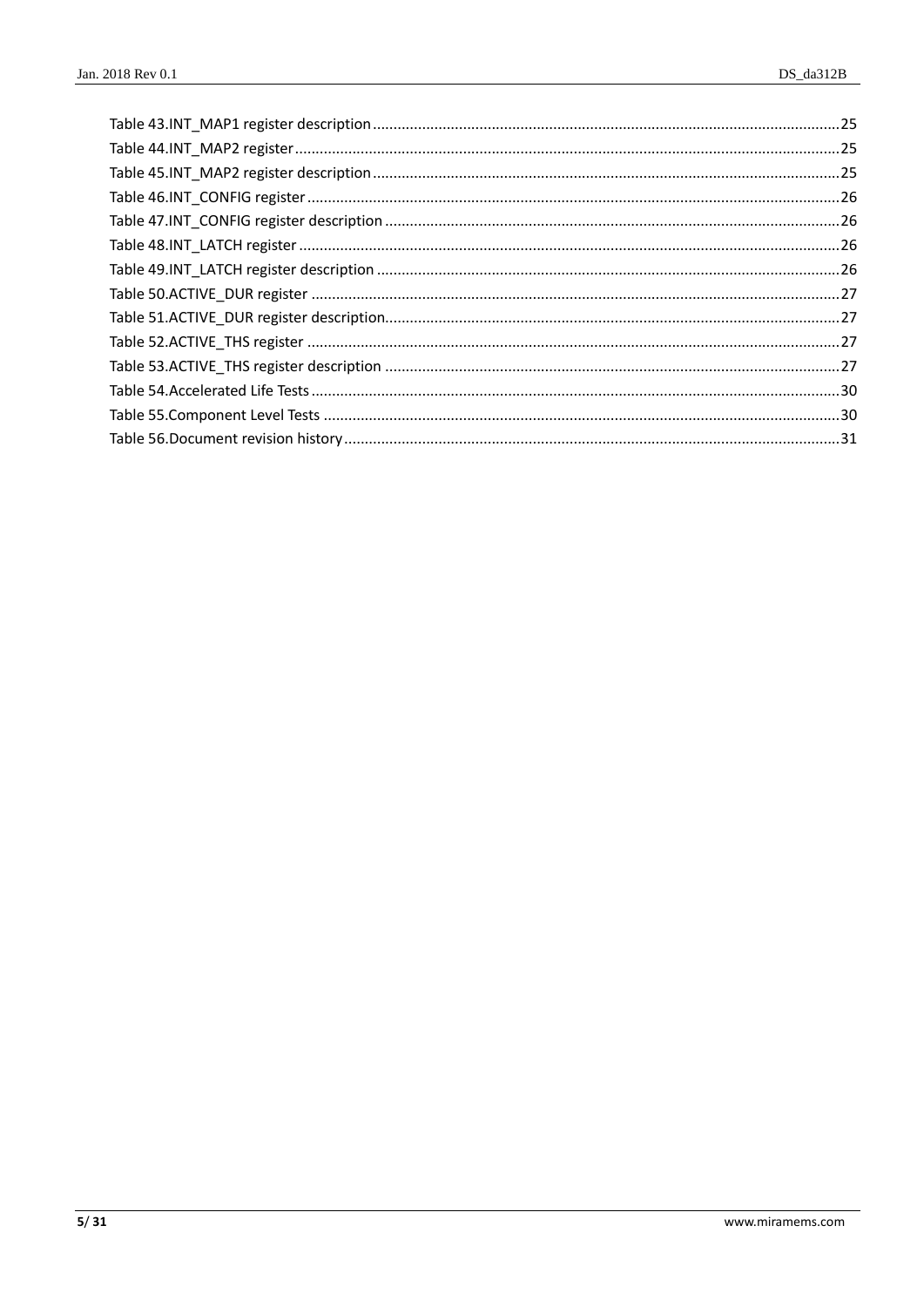# List of figures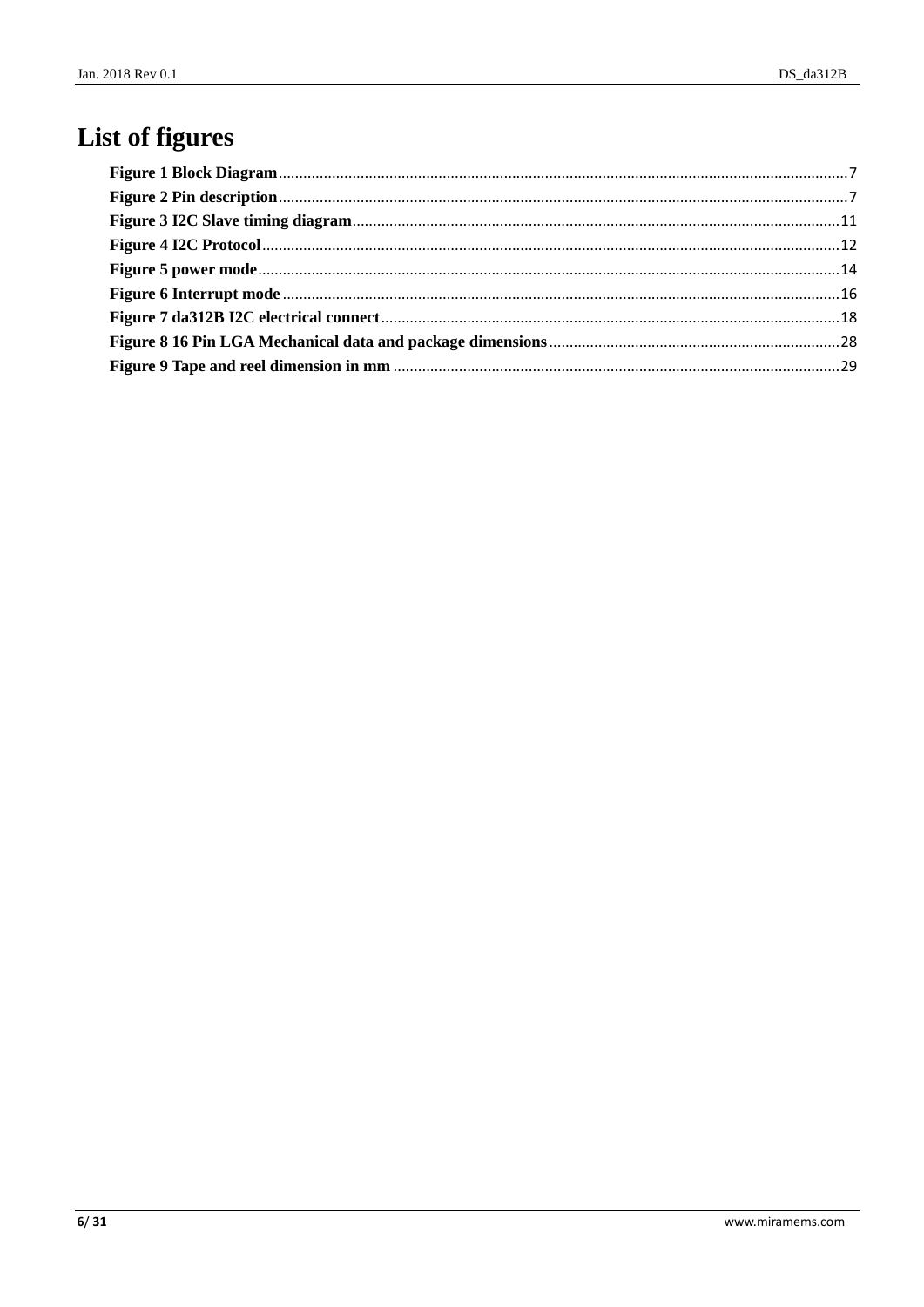# <span id="page-6-0"></span>**1. Block diagram and pin description**

## <span id="page-6-1"></span>**1.1.Block diagram**



**Figure 1 Block Diagram**

## <span id="page-6-3"></span><span id="page-6-2"></span>**1.2.Pin description**

<span id="page-6-4"></span>

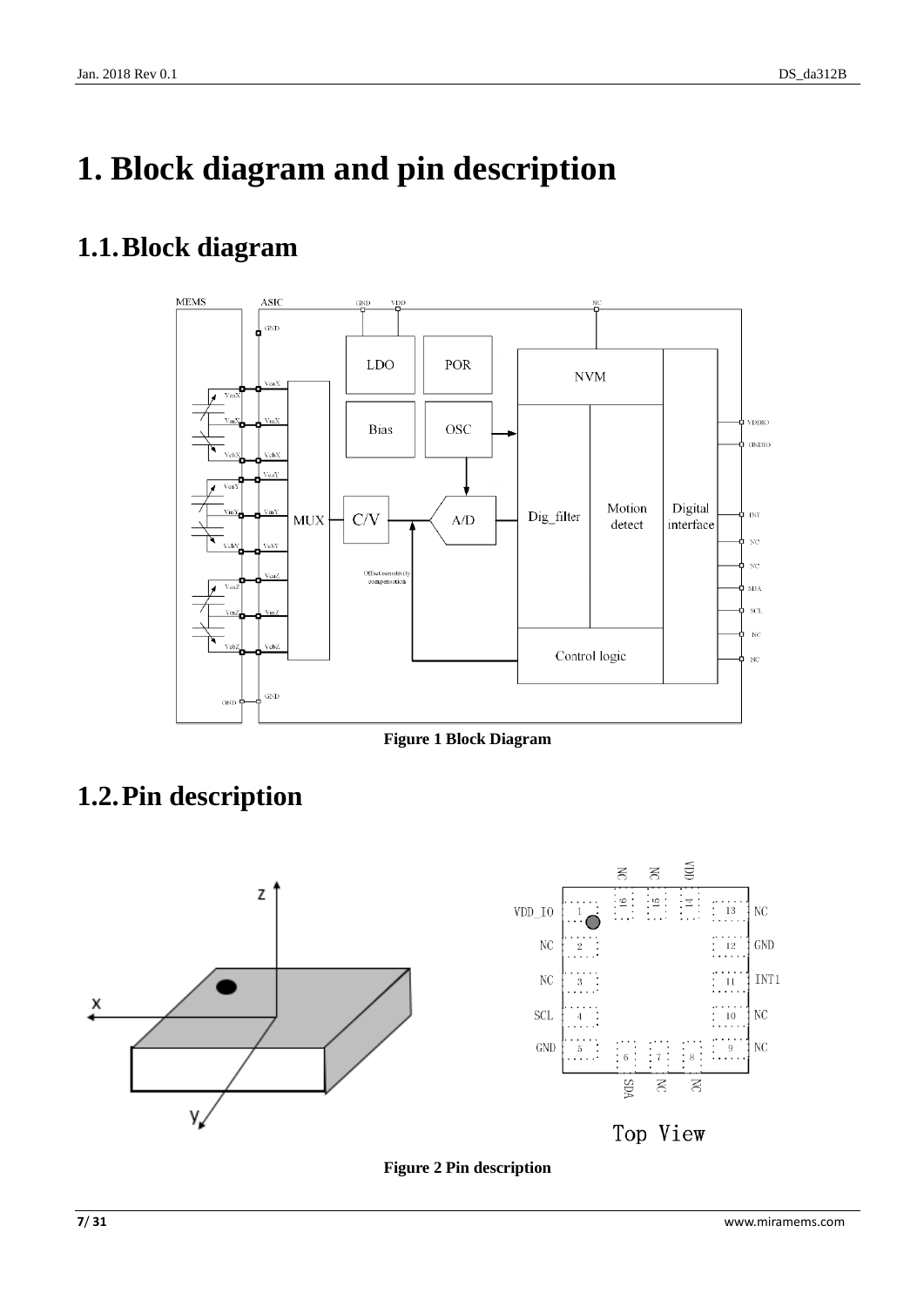| Pin#           | <b>Name</b> | I/O Type    | <b>Function</b>           |  |
|----------------|-------------|-------------|---------------------------|--|
| 1              | VDD_IO      | Supply      | Power supply for I/O pins |  |
| $\mathbf{2}$   | NC          |             | Not connected             |  |
| 3              | NC          |             | Not connected,            |  |
| $\overline{4}$ | SCL         | Digital in  | I2C serial clock (SCL)    |  |
| 5              | GND         | Ground      | 0V supply                 |  |
| 6              | <b>SDA</b>  | Digital I/O | I2C serial data (SDA)     |  |
| 7              | NC          |             | Not connected             |  |
| 8              | $\rm NC$    |             | Not connected             |  |
| 9              | $\rm NC$    | ----        | Not connected             |  |
| 10             | NC          |             | Not connected             |  |
| 11             | INT1        | Digital out | Inertial interrupt 1      |  |
| 12             | <b>GND</b>  | Ground      | 0 V supply                |  |
| 13             | NC          |             | Not connected             |  |
| 14             | <b>VDD</b>  | Supply      | Power supply              |  |
| 15             | $\rm NC$    |             | Not connected             |  |
| 16             | NC          |             | Not connected             |  |

#### <span id="page-7-0"></span>**Table 1.Pin description**

**NOTE:** NC- NO internal connection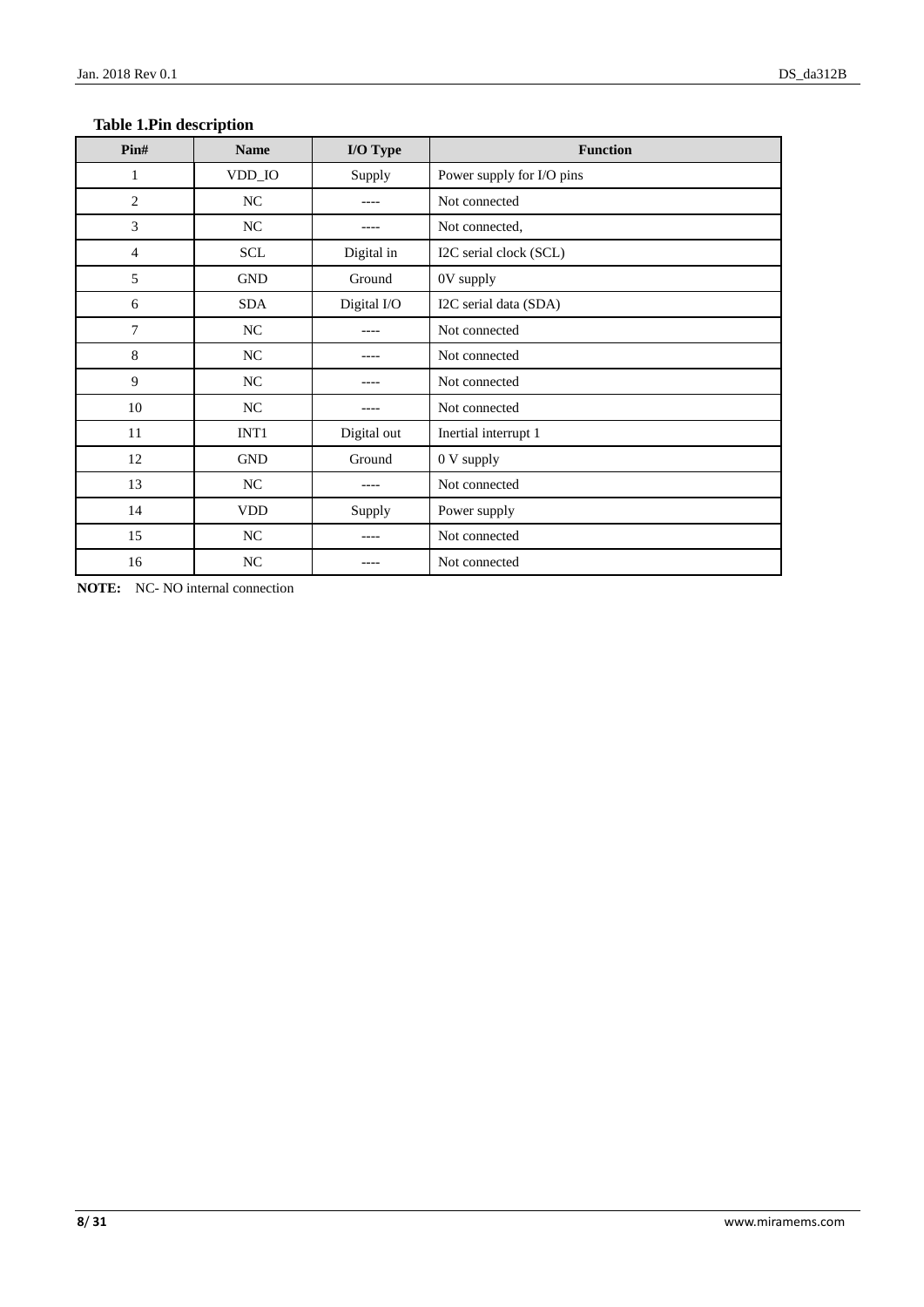# <span id="page-8-0"></span>**2. Mechanical and electrical specifications**

# <span id="page-8-1"></span>**2.1.Mechanical characteristics**

<span id="page-8-2"></span>**Table 2.Mechanical characteristic**

| <b>Symbol</b> | <b>Parameter</b>                     | <b>Test conditions</b>         | Min   | <b>Type</b> | <b>Max</b> | Unit             |
|---------------|--------------------------------------|--------------------------------|-------|-------------|------------|------------------|
|               | Measurement range                    | FS bit set to 00               |       | $\pm 2$     |            | g                |
|               |                                      | FS bit set to 01               |       | ±4          |            | g                |
| <b>FS</b>     |                                      | FS bit set to 10               |       | $\pm$ 8     |            | g                |
|               |                                      | FS bit set to 11               |       | ±16         |            | g                |
|               | Sensitivity                          | FS bit set to 00               |       | 4096        |            | LSB/g            |
|               |                                      | FS bit set to 01               |       | 2048        |            | LSB/g            |
| So            |                                      | FS bit set to 10               |       | 1024        |            | LSB/g            |
|               |                                      | FS bit set to 11               |       | 512         |            | LSB/g            |
| <b>TCSo</b>   | Sensitivity change vs. temperature   | FS bit set to 00               |       | ±0.01       |            | %/ $\mathcal{C}$ |
| Tyoff         | Typical zero-g level offset accuracy |                                |       | ±70         |            | mg               |
| Tcoff         | Zero-g level change vs. temperature  | Max delta from 25 $\mathbb{C}$ |       | $\pm 0.6$   |            | mg/C             |
|               | XYZ RMS noise                        | FS bit set to 00,              |       |             |            |                  |
| Noise         |                                      | normal mode,                   |       | 1.5         |            | mg               |
|               |                                      | $BW = 100 Hz$                  |       |             |            |                  |
| Top           | Operation temperature range          |                                | $-40$ |             | 85         | C                |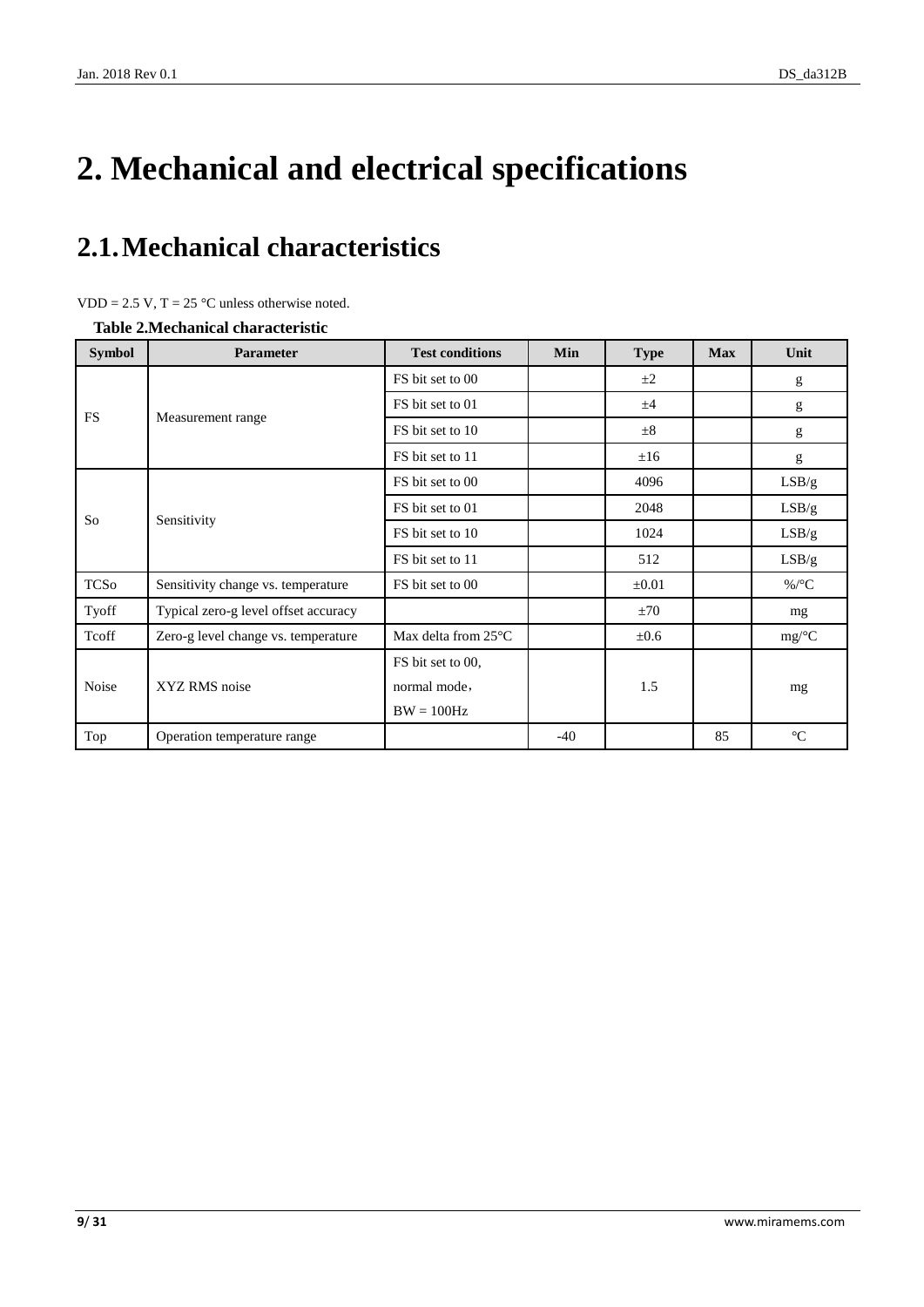## <span id="page-9-0"></span>**2.2.Electrical characteristics**

|  | $Vdd = 2.5 V$ , T = 25 °C unless otherwise noted |
|--|--------------------------------------------------|
|--|--------------------------------------------------|

<span id="page-9-2"></span>

| <b>Table 3. Electrical characteristics</b> |  |
|--------------------------------------------|--|
|--------------------------------------------|--|

| <b>Symbol</b> | <b>Parameter</b>                    | <b>Test conditions</b>              | Min                     | Typ. | <b>Max</b>              | Unit |
|---------------|-------------------------------------|-------------------------------------|-------------------------|------|-------------------------|------|
| <b>VDD</b>    | Supply voltage                      |                                     | 1.62                    | 2.5  | 3.6                     | V    |
| VDD_IO        | I/O Pins supply voltage             |                                     | 1.62                    |      | <b>VDD</b>              | V    |
| <b>IDD</b>    | current consumption in normal mode  | Top= $25^{\circ}$ C,<br>$ODR=125Hz$ |                         | 95   |                         | uA   |
| <b>IDD SM</b> | current consumption in suspend mode | Top= $25^{\circ}$ C                 |                         | 0.7  |                         | uA   |
| <b>TVDD</b>   | VDD&VDDIO power up time             |                                     |                         |      | 100                     | ms   |
| VIH           | Digital high level input voltage    | I2C                                 | $0.7*Vdd$ <sub>IO</sub> |      |                         | V    |
| VIL           | Digital low level input voltage     | I2C                                 |                         |      | $0.3*Vdd$ IO            | V    |
| <b>VOH</b>    | high level output voltage           |                                     | $0.9*Vdd$ IO            |      |                         | V    |
| <b>VOL</b>    | Low level output voltage            |                                     |                         |      | $0.1*Vdd$ <sub>IO</sub> | V    |
| <b>BW</b>     | System bandwidth                    |                                     | 100                     |      | 500                     | Hz   |
| <b>ODR</b>    | Output data rate                    |                                     | 1                       |      | 1000                    | Hz   |
| TWU           | Wake-up time                        | From stand-by                       |                         | 1    |                         | ms   |
| TSU           | Start-up time                       | From power off                      |                         | 3    |                         | ms   |
| <b>PSRR</b>   | Power Supply Rejection Rate         | Top= $25^{\circ}$ C                 |                         |      | 20                      | mg/V |

### <span id="page-9-1"></span>**2.3.Absolute maximum ratings**

Stresses below those listed as "absolute maximum ratings" may cause permanent damage to the device. This is a stress rating only and functional operation of the device under these conditions is not implied. Exposure to maximum rating conditions for extended periods may affect device reliability.

#### <span id="page-9-3"></span>**Table 4.Absolute maximum ratings**

| <b>Parameter</b>           | <b>Test conditions</b> | Min    | <b>Max</b>   | Unit         |
|----------------------------|------------------------|--------|--------------|--------------|
| <b>Storage Temperature</b> |                        | $-4.5$ | 125          | $^{\circ}$ C |
| Supply Voltage VDD         | Supply pins            | $-0.3$ | 4.25         | V            |
| Supply Voltage VDD_IO      | Logic pins             | $-0.3$ | Vdd $IO+0.3$ | v            |
| <b>ESD</b> Rating          | $HMB, R=1.5k, C=100pF$ |        | $+2$         | kV           |
| <b>Mechanical Shock</b>    | Duration<200us         |        | 10,000       | g            |

*Note: Supply voltage on any pin should never exceed 4.25V*

 $\circledR$  This is a mechanical shock sensitive device, improper handling can cause permanent damages to the part.

This is an ESD sensitive device, improper handling can cause permanent damages to the part.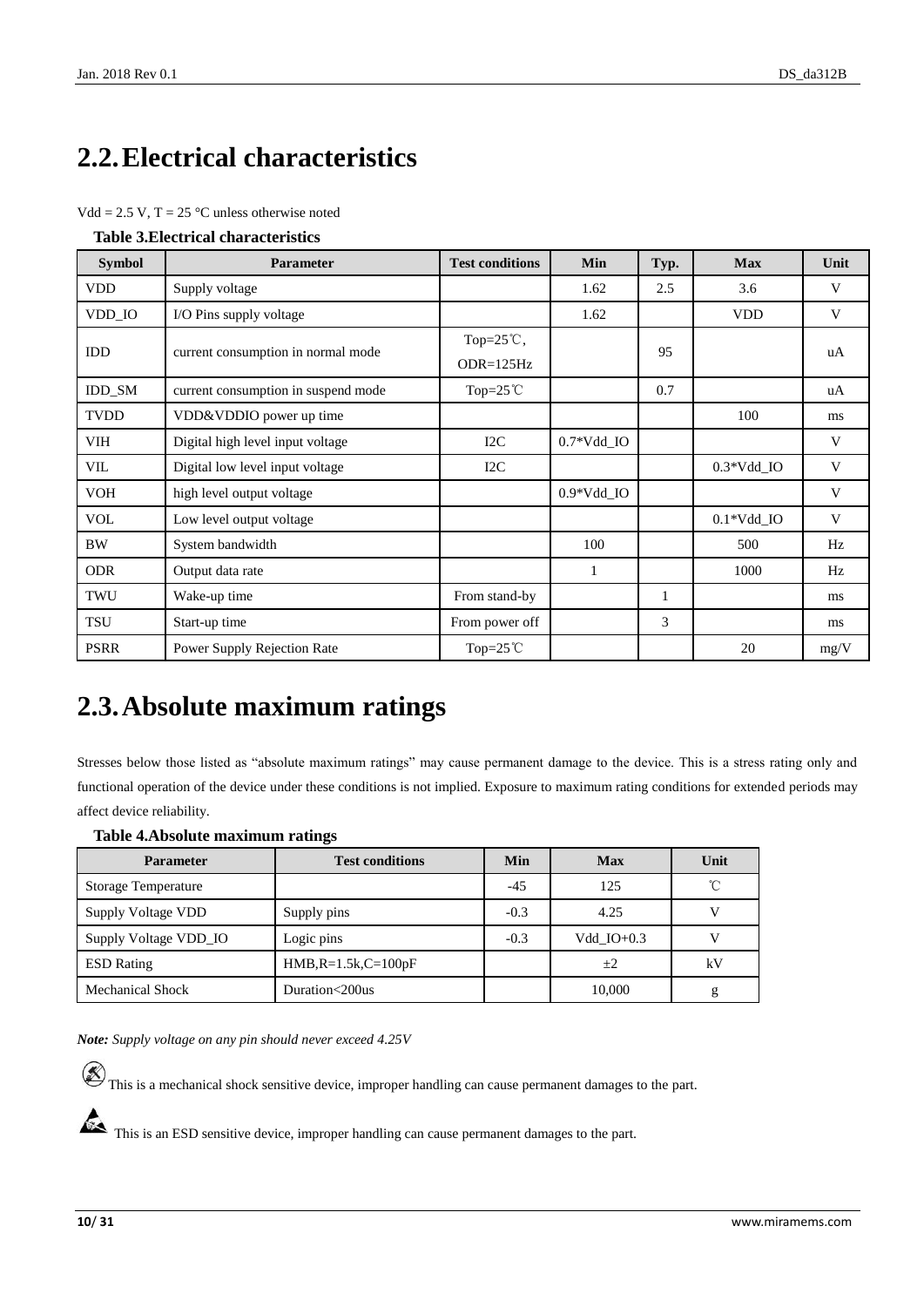# <span id="page-10-0"></span>**3. Communication interface**

## <span id="page-10-1"></span>**3.1.Communication interface Electrical specification**

### <span id="page-10-2"></span>**3.1.1. I2C Electrical specification**

| <b>Symbol</b>    | Parameter                                 | Min | <b>Max</b> | Unit      |
|------------------|-------------------------------------------|-----|------------|-----------|
| fscl             | Clock frequency                           |     | 400        | kHz       |
| t <sub>LOW</sub> | SCL low pulse                             | 1.3 |            | us        |
| $t_{\rm HIGH}$   | SCL high pulse                            | 0.6 |            | us        |
| <b>t</b> sudat   | SDA setup time                            | 0.1 |            | us        |
| <b>thddat</b>    | SDA hold time                             | 0.0 |            | us        |
| tsusta           | Setup Time for a repeated start condition | 0.6 |            | us        |
| <b>thdsta</b>    | Hold time for a start condition           | 0.6 |            | <b>us</b> |
| tsusto           | Setup Time for a stop condition           | 0.6 |            | us        |
| tbuf             | Time before a new transmission can start  | 1.3 |            | us        |

#### <span id="page-10-3"></span>**Table 5.Electrical specification of the I2C interface pins**

<span id="page-10-4"></span>The figure below shows the definition of the I2C timing given in the above table:



**Figure 3 I2C Slave timing diagram**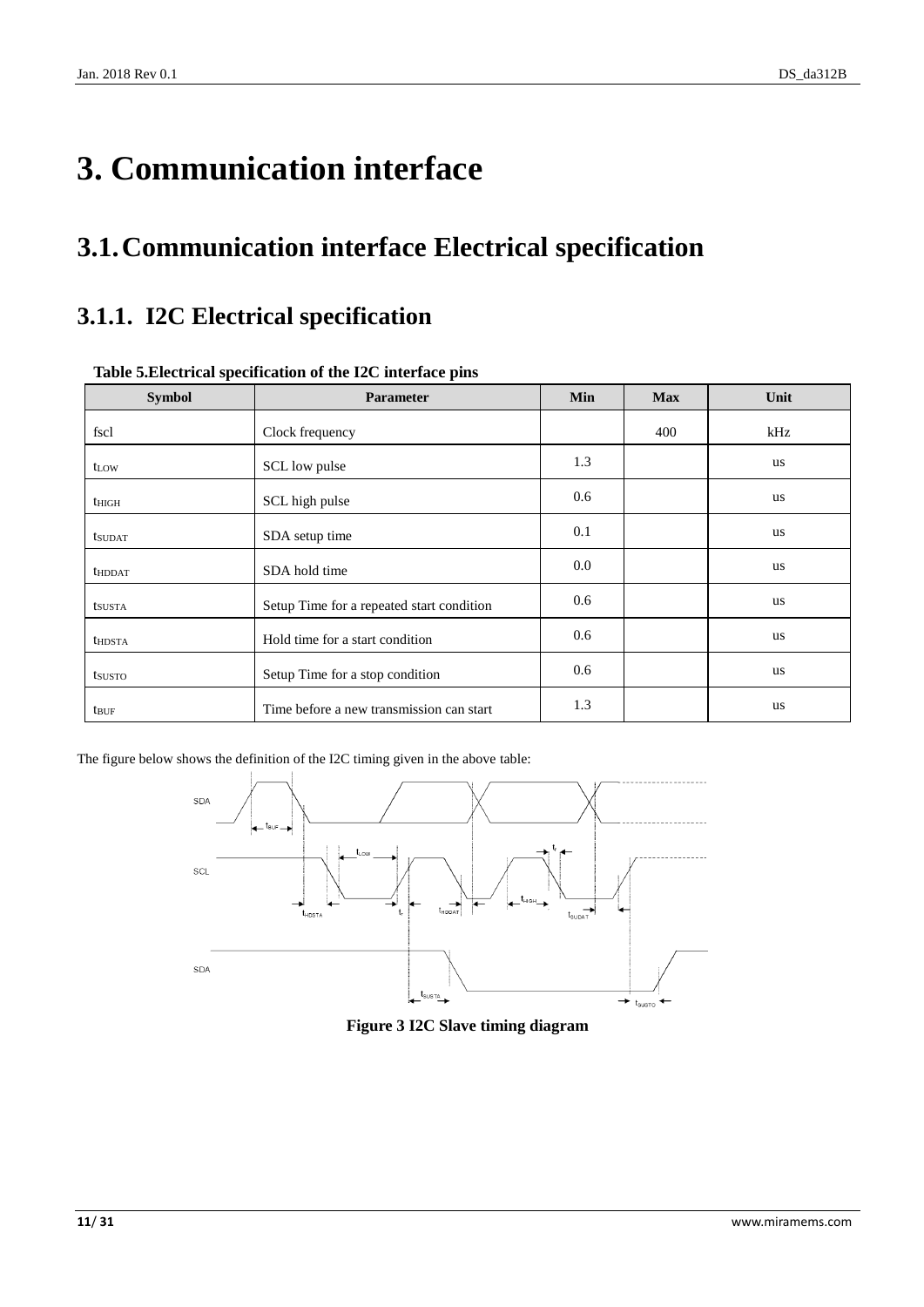## <span id="page-11-0"></span>**3.2.Digital interface operation**

The da312B supports the serial digital interface protocols for communications as slave with a host device: I2C. The interface pin is given in the following table:

#### <span id="page-11-2"></span>**Table 6.The interface pins**

| <b>PIN</b> name | 12 <sub>C</sub> |
|-----------------|-----------------|
| SCL.            | Serial clock    |
| <b>SDA</b>      | Serial Data     |

### <span id="page-11-1"></span>**3.2.1.I2C Operation**

I2C bus uses SCL and SDA as signal lines. Both lines are connected to VDDIO externally via pull-up resistors so that they are pulled high when the bus is free. The I2C device address of da312B is shown below.

#### <span id="page-11-3"></span>**Table 7.I2C Address**

| SAD6 | SAD <sub>5</sub> | SAD4 | SAD3 | SAD <sub>2</sub> | <b>SAD1</b> | SAD <sub>0</sub> | W/R |
|------|------------------|------|------|------------------|-------------|------------------|-----|
|      |                  |      |      |                  |             |                  | 0/  |

#### <span id="page-11-4"></span>**Table 8.SAD+Read/Write patterns**

| Command | SAD[6:0]     | R/W | $SAD+R/W$     |  |
|---------|--------------|-----|---------------|--|
| Read    | 0100111(27h) |     | 01001111(4fh) |  |
| Write   | 0100111(27h) |     | 01001110(4eh) |  |

The I2C interface protocol has special bus signal conditions. Start (S), stop (P) and binary data conditions are shown below. At start condition, SCL is high and SDA has a falling edge. Then the slave address is sent. After the 7 address bits, the direction control bit R/W selects the read or write operation. When a slave device recognizes that it is being addressed, it should acknowledge by pulling SDA low in the ninth SCL (ACK) cycle.

<span id="page-11-5"></span>At stop condition, SCL is also high, but SDA has a rising edge. Data must be held stable at SDA when SCL is high. Data can change value at SDA only when SCL is low.



**Figure 4 I2C Protocol**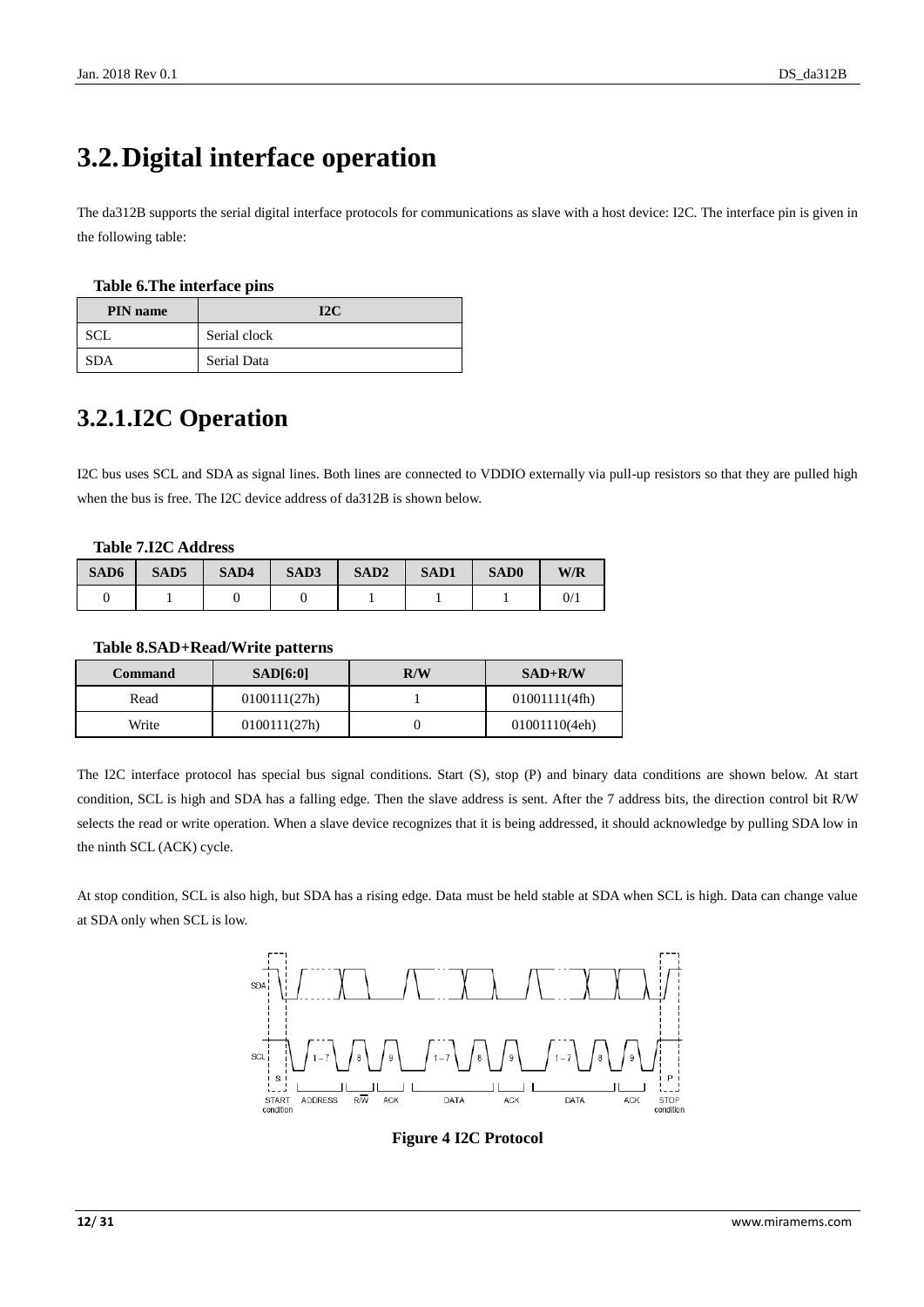#### <span id="page-12-0"></span>**Table 9.Transfer when master is writing one byte to slave**

| Master | ັ | $SAD+W$ |     | <b>SUB</b> |            | DATA |            | D |
|--------|---|---------|-----|------------|------------|------|------------|---|
| Slave  |   |         | SAK |            | <b>SAK</b> |      | <b>SAK</b> |   |

#### <span id="page-12-1"></span>**Table 10.Transfer when master is writing multiple bytes to slave**

| Master | C<br>ມ | $SAD+W$ |            | <b>SUB</b> |            | <b>DATA</b> |            | <b>DATA</b> |     | D |
|--------|--------|---------|------------|------------|------------|-------------|------------|-------------|-----|---|
| Slave  |        |         | <b>SAK</b> |            | <b>SAK</b> |             | <b>SAK</b> |             | SAK |   |

#### <span id="page-12-2"></span>**Table 11.Transfer when master is receiving (reading) one byte of data from slave**

| Master | $\sim$<br>د، | $SAD+W$ |     | <b>SUB</b> |            | <b>SR</b> | $SAD+R$ |            |             | <b>NMASK</b> | D |
|--------|--------------|---------|-----|------------|------------|-----------|---------|------------|-------------|--------------|---|
| Slave  |              |         | SAK |            | <b>SAK</b> |           |         | <b>SAK</b> | <b>DATA</b> |              |   |

#### <span id="page-12-3"></span>**Table 12.Transfer when master is receiving (reading) multiple bytes of data from slave**

| Master | - | -W<br>'-AD |            | <b>SUB</b> |            | SR | $SAD+R$ |            |             | <b>MAK</b> |             | MAK |             | <b>NMASK</b> |  |
|--------|---|------------|------------|------------|------------|----|---------|------------|-------------|------------|-------------|-----|-------------|--------------|--|
| Slave  |   |            | <b>SAK</b> |            | <b>SAK</b> |    |         | <b>SAK</b> | <b>DATA</b> |            | <b>DATA</b> |     | <b>DATA</b> |              |  |

#### **Note**:

| <b>Symbol</b> | <b>Symbol explain</b> | <b>Symbol</b> | Symbol explain                 |
|---------------|-----------------------|---------------|--------------------------------|
| <b>SAD</b>    | slave address         | <b>SAK</b>    | slave acknowledge              |
| W             | write                 | MAK           | master acknowledge             |
| R             | read                  | <b>NMASK</b>  | no master acknowledge          |
| S             | start                 | <b>SUB</b>    | Sub-address (register address) |
| P             | stop                  | <b>DATA</b>   | Read or write data             |
| SR.           | start                 |               |                                |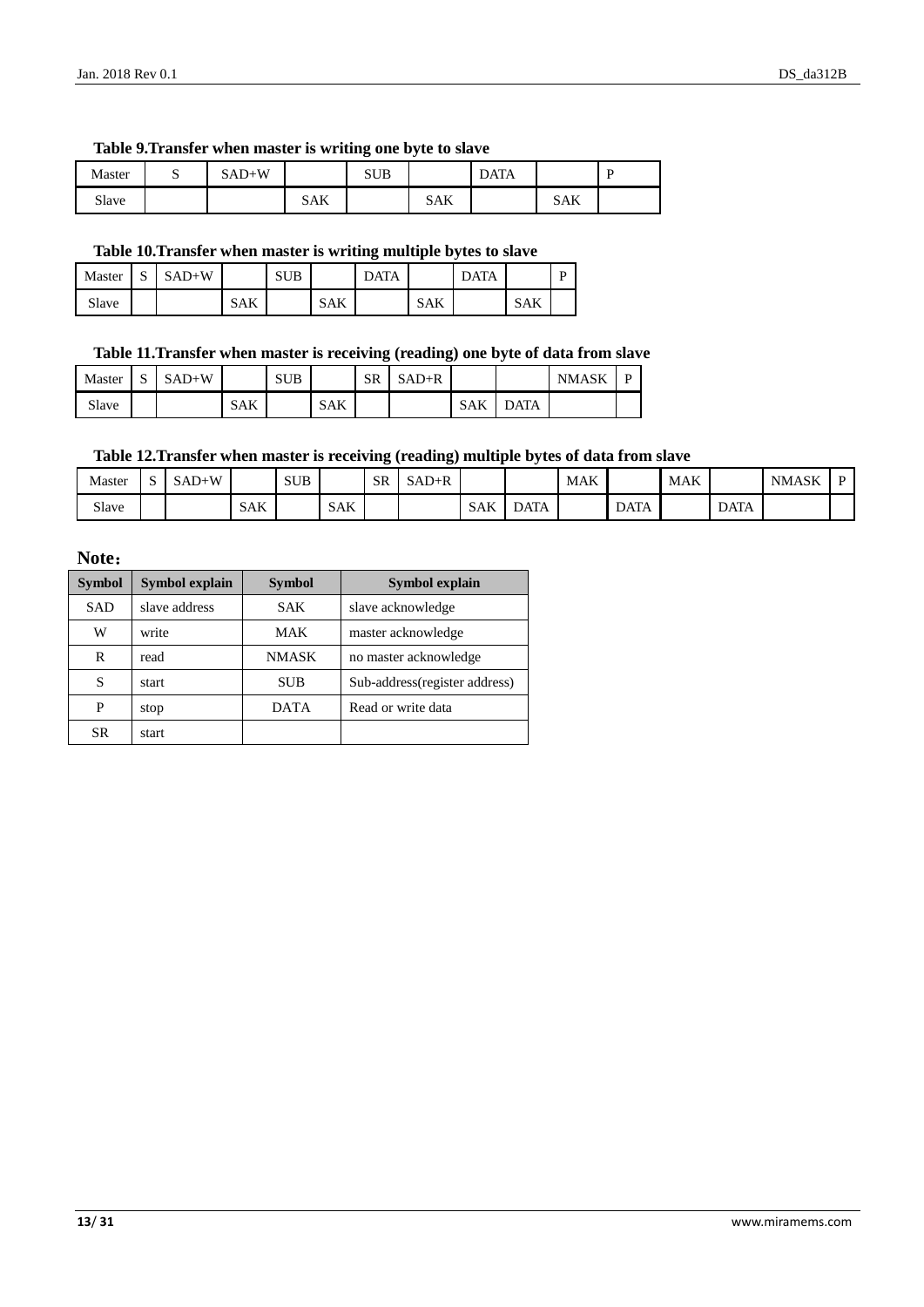# <span id="page-13-0"></span>**4. Terminology and functionality**

### <span id="page-13-1"></span>**4.1.Terminology**

### <span id="page-13-2"></span>**4.1.1.Sensitivity**

Sensitivity describes the gain of the sensor and can be determined e.g. by applying 1 *g* acceleration to it. As the sensor can measure DC accelerations this can be done easily by pointing the axis of interest towards the center of the earth, noting the output value, rotating the sensor by 180 degrees (pointing to the sky) and noting the output value again. By doing so,  $\pm 1$  *g* acceleration is applied to the sensor. Subtract the larger output value from the smaller one, and dividing the result by 2, leads to the actual sensitivity of the sensor. This value changes very little over temperature and also time. The sensitivity tolerance describes the range of sensitivities of a large population of sensors.

### <span id="page-13-3"></span>**4.1.2.Zero-***g* **level**

Zero-*g* level offset (TyOff) describes the deviation of an actual output signal from the ideal output signal if no acceleration is present. A sensor in a steady state on a horizontal surface measure 0 *g* in X axis and 0 *g* in Y axis whereas the Z axis measure 1 *g*. The output is ideally in the middle of the dynamic range of the sensor (content of output data registers are 00h, data expressed as 2's complement number). A deviation from ideal value in this case is called Zero-*g* offset. Offset is to some extent a result of stress to MEMS sensor and therefore the offset can slightly change after mounting the sensor onto a printed circuit board or exposing it to extensive mechanical stress. Offset changes little over temperature; see "Zero-*g* level change vs. temperature". The Zero-*g* level tolerance (TyOff) describes the standard deviation of the range of Zero-*g* levels of a population of sensors.

### <span id="page-13-4"></span>**4.2.Functionality**

### <span id="page-13-5"></span>**4.2.1.Power mode**

The da312B has two different power modes: normal and suspend mode.



#### **Figure 5 power mode**

<span id="page-13-6"></span>In the normal mode, the device is periodically switching between a sleep phase and a wake-up phase. The wake-up phase essentially corresponding to operation in measure state with complete power-up of the circuitry at the current setting ODR when "autosleep\_en"bit of "MODE\_BW" (11H) register is set to 0, but "autosleep\_en"bit is set to 1, the measure state works at 12.5hz in inactive state and auto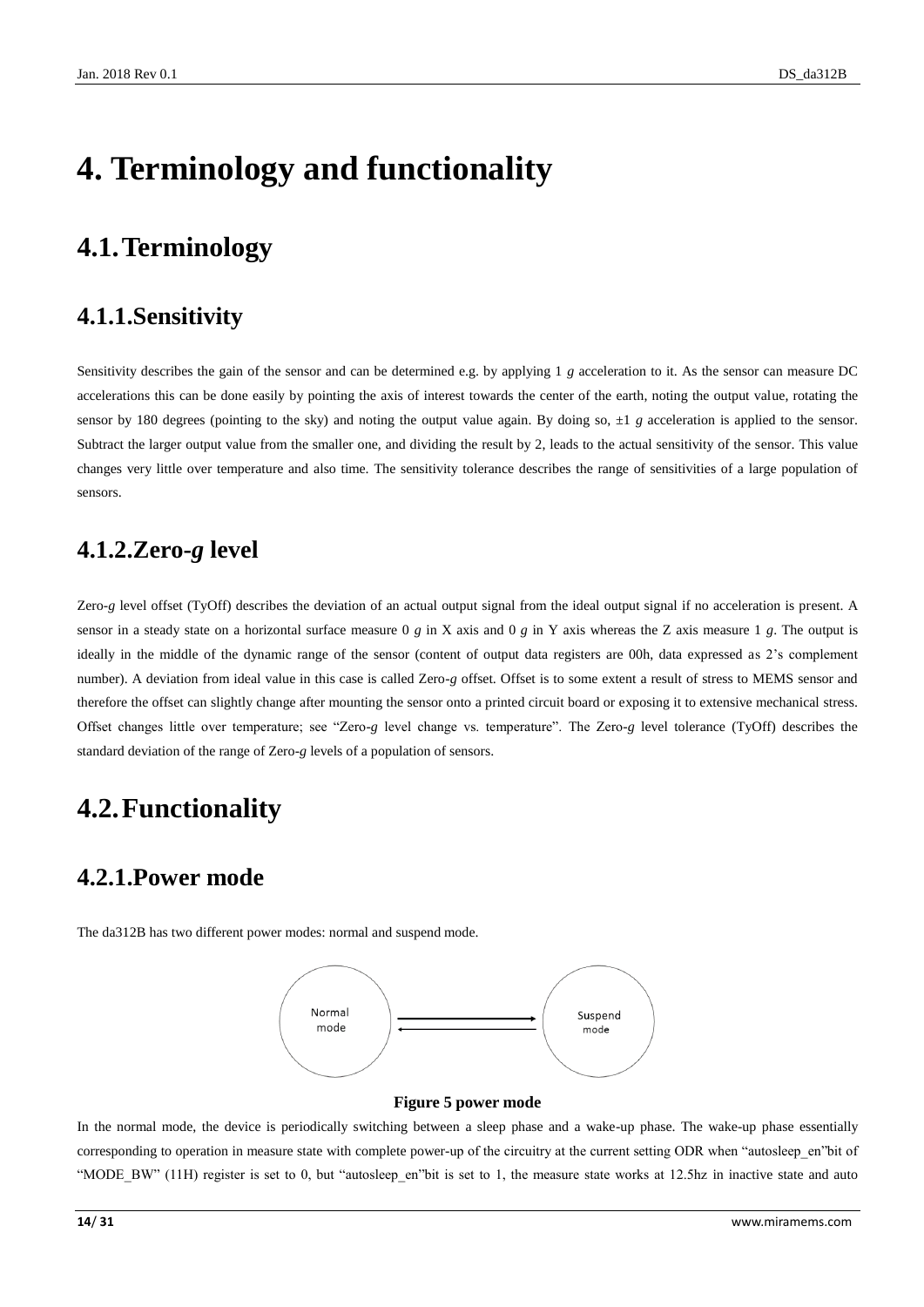switched to operation mode during active state. During the sleep phase the analog part except the oscillator is powered down.

During the wake-up phase, if an enabled interrupt is detected, the device stays in the wake-up phase as long as the interrupt condition endures (non-latched interrupt), or until the latch time expires (temporary latched interrupt), or until the interrupt is reset (latched interrupt). If no interrupt detected, the device enters the sleep phase.

Suspend mode: power-down mode.

### <span id="page-14-0"></span>**4.2.2.Sensor data**

The width of acceleration data is 14bits given in two's complement representation. The 14bits for each axis are split into an MSB part (one byte containing bits 13 to 6) and an LSB lower part (one byte containing bits 5 to 0).

### <span id="page-14-1"></span>**4.2.3.Factory calibration**

The IC is factory calibrated for sensitivity (So) and Zero-g level (TyOff). The trimming values are stored inside the chip's nonvolatile memory. The trimming parameters are loaded to registers while da312B reset (POR or software reset). This allows using the device without further calibration.

### <span id="page-14-2"></span>**4.3.Interrupt controller**

Interrupt engines are integrated in the da312B. Each interrupt can be independently enabled and configured. If the condition of an enabled interrupt is fulfilled, the corresponding status bit is set to 1 and the interrupt pin is activated. The pin state is a logic 'or' combination of all mapped interrupts to the interrupt pin.

### <span id="page-14-3"></span>**4.3.1.General features**

An interrupt is cleared depending on the selected interrupt mode, which is common to all interrupts. There are three different interrupt modes: non-latched, latched and temporary. The mode is selected by the 'latch\_int' bits according to the following table.

| latch INT | Interrupt mode          |
|-----------|-------------------------|
| 0000      | non-latched             |
| 0001      | temporary latched 250ms |
| 0010      | temporary latched 500ms |
| 0011      | temporary latched 1s    |
| 0100      | temporary latched 2s    |
| 0101      | temporary latched 4s    |
| 0110      | temporary latched 8s    |
| 0111      | latched                 |
| 1000      | non-latched             |

#### <span id="page-14-4"></span>**Table 13.Interrupt mode selection**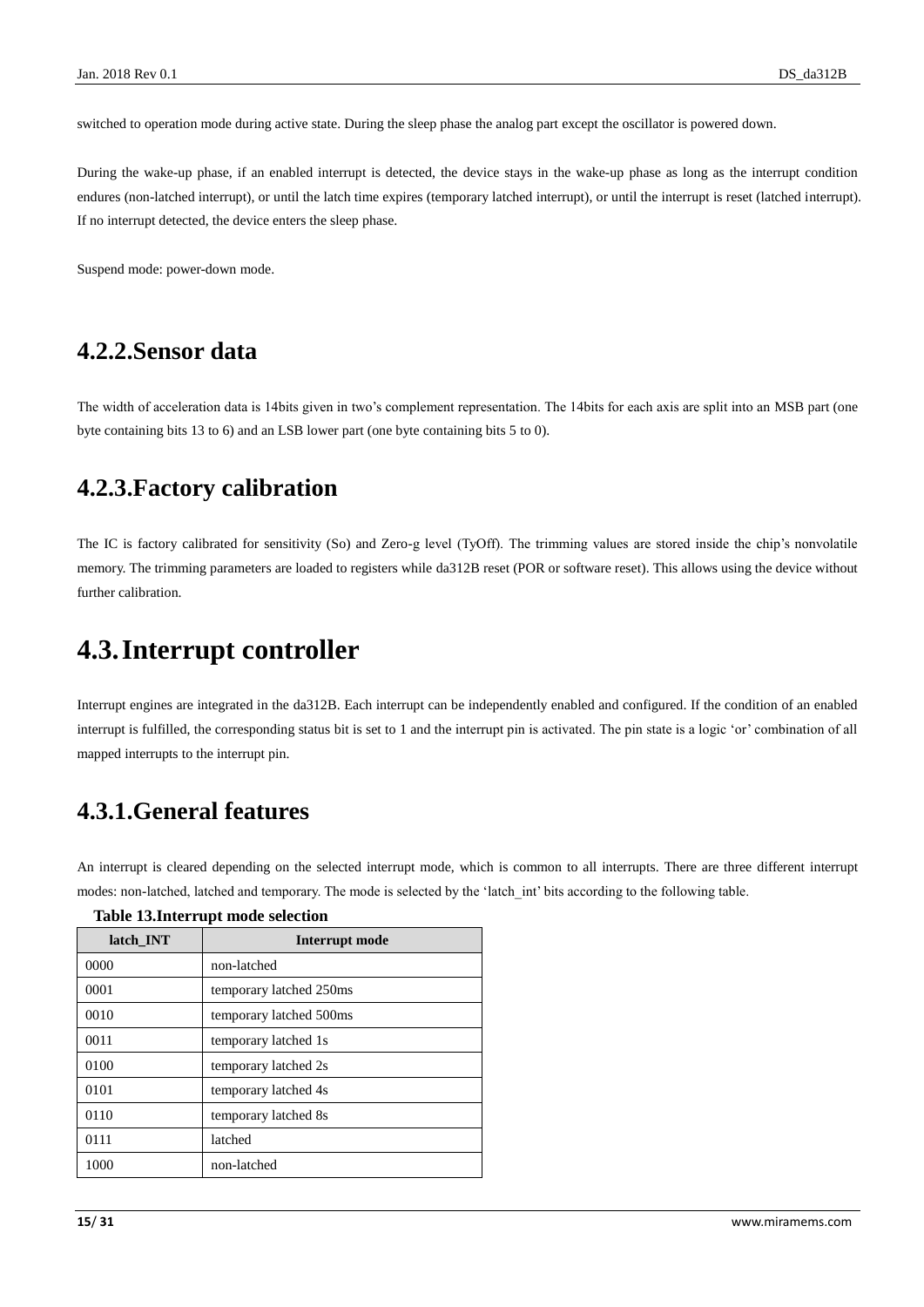| 1001 | temporary latched 1ms   |
|------|-------------------------|
| 1010 | temporary latched 1ms   |
| 1011 | temporary latched 2ms   |
| 1100 | temporary latched 25ms  |
| 1101 | temporary latched 50ms  |
| 1110 | temporary latched 100ms |
| 1111 | latched                 |

An interrupt is generated if its activation condition is met. It can't be cleared as long as the activation condition is fulfilled. In the non-latched mode the interrupt status bit and the interrupt pin are cleared as soon as the activation condition is no more valid. Exceptions to this behavior are the new data which is automatically reset after a fixed time.

In the latched mode an asserted interrupt status and the interrupt pin are cleared by writing 1 to  $(0x20)$  'reset int' bit. If the activation condition still holds when it is cleared, the interrupt status is asserted again with the next change of the acceleration registers.

In the temporary mode an asserted interrupt and selected pin are cleared after a defined period of time. The behavior of the different interrupt modes is shown in the following figure.





### <span id="page-15-2"></span><span id="page-15-0"></span>**4.3.2.Mapping**

The mapping of interrupts to the interrupt pins is done by registers 'INT\_MAP' (0x19 and 0x1a), setting *INT\_inttype* (e.g. INT\_active) to 1 can map this type of interrupt to the interrupt pin.

### <span id="page-15-1"></span>**4.3.3.Electrical behavior (INT to open-drive or push-pull)**

The interrupt pin can be configured to show desired electrical behavior. The active level for each pin is set by register bit INT\_lvl, if INT  $|V| = 0 (1)$ , then the pin INT is 0 (1) active.

Also the electric type of the interrupt pin can be selected. By setting  $INT\_od = 1$  (0), the interrupt pin output type can be set to be open-drive (push-pull).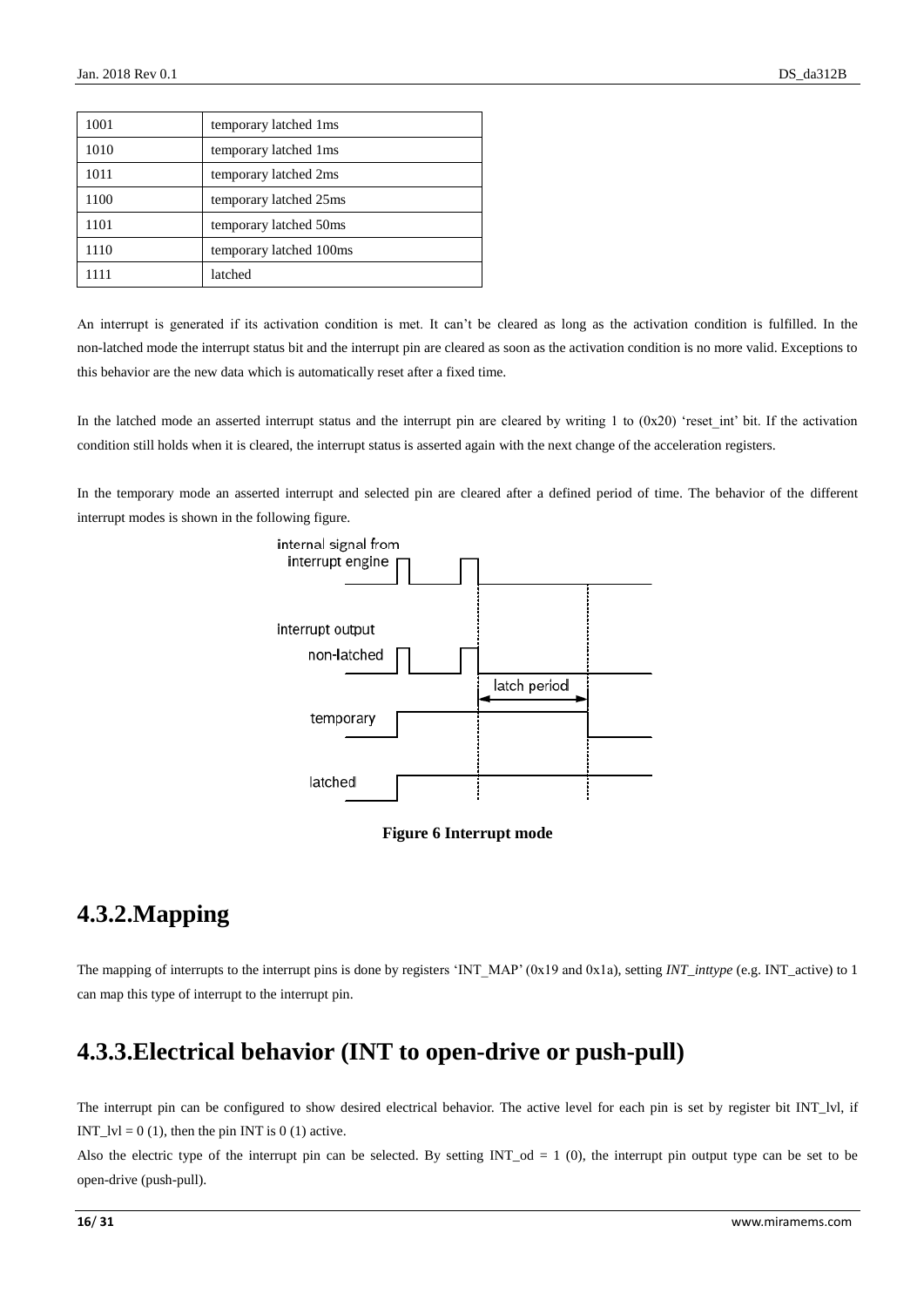### <span id="page-16-0"></span>**4.3.4.New data interrupt**

This interrupt serves for synchronous reading of acceleration data. It is generated after an acceleration data was calculated. The interrupt is cleared automatically before the next acceleration data is ready.

### <span id="page-16-1"></span>**4.3.5.Active detection**

Active detection uses the slope between successive acceleration signals to detect changes in motion. An interrupt is generated when the slope (absolute value of acceleration difference) exceeds a preset threshold. The threshold is set with the value of 28H register with the LSB corresponding to 255LSB of acceleration data that is 3.9mg in 2g-range, 7.8mg in 4g-range, 15.6mg in 8g-range and 31.3mg in 16g-range. And the maximum value is 1g in 2g-range, 2g in 4g-range, 4g in 8g-range and 8g in 16g-range.

The time difference between the successive acceleration signals depends is fixed to 1ms.

Active detection can be enabled (disabled) for each axis separately by writing '1' to bits 'active\_int\_en\_x/y/z'. The active interrupt is generated if the slope of any of the enabled axes exceeds the threshold for ['active\_dur'+1] consecutive times. As soon as the slopes of all enabled axes fall below this threshold for ['active\_dur'+1] consecutive times, the interrupt is cleared unless the interrupt signal is latched.

The interrupt status is stored in the  $(0x09)$  'active int' bit. The  $(0x0b)$  bit 'active first  $x/y/z$ ' records which axis triggered the active interrupt first and the sign of this acceleration data that triggered the interrupt is recorded in the  $(0x0b)$  bit 'active sign'.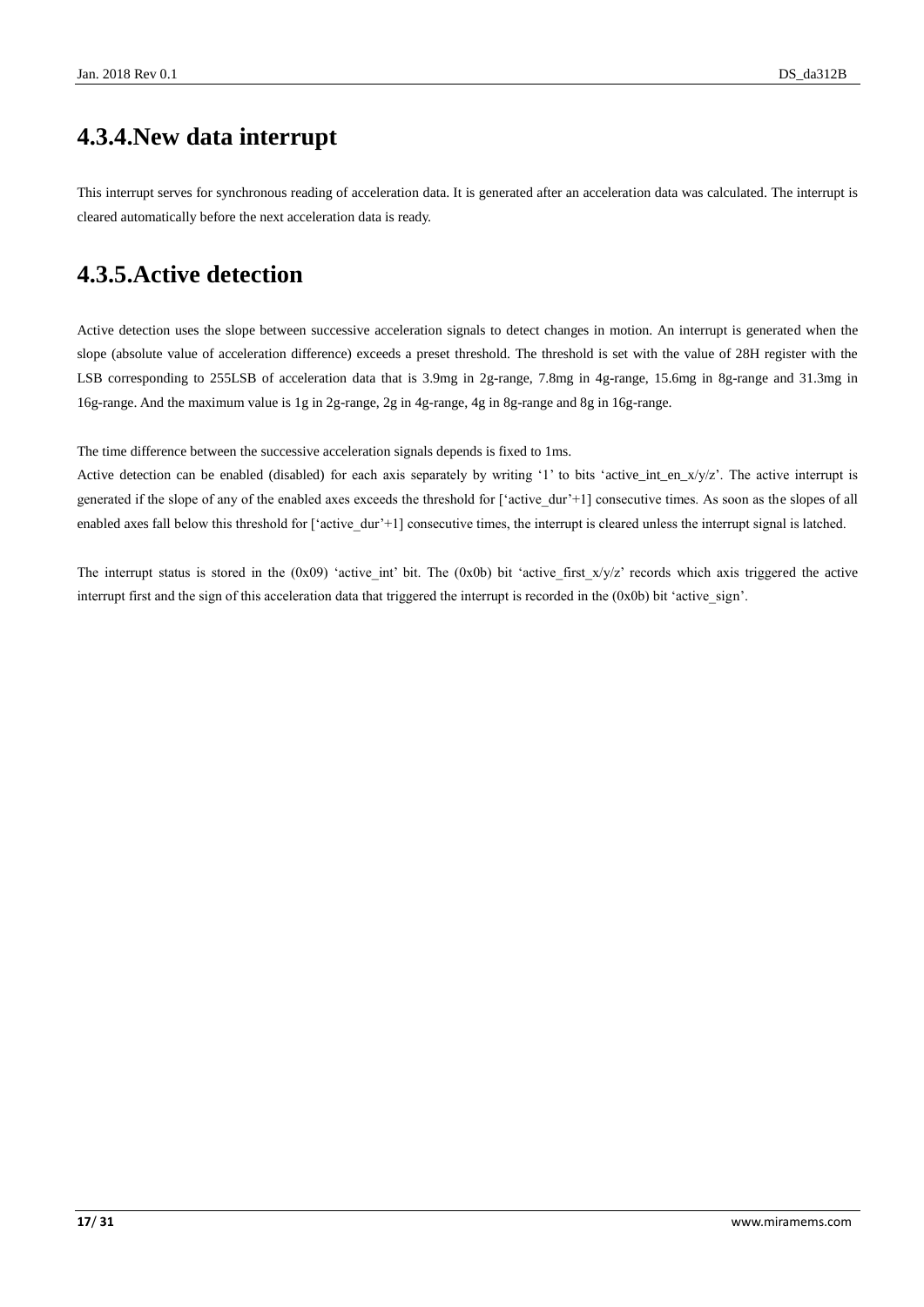# <span id="page-17-0"></span>**5. Application hints**



#### **Figure 7 da312B I2C electrical connect**

<span id="page-17-1"></span>The device core is supplied through VDD line while the I/O pads are supplied through VDD\_IO line. Power supply decoupling capacitors (100 nF ceramic) should be placed as near as possible to the pin 1 and pin 14 of the device (common design practice).

The functionality of the device and the measured acceleration data is selectable and accessible through the I2C.The functions, the threshold and the timing of the interrupt pin (INT) can be completely programmed by the user through the I2C interface.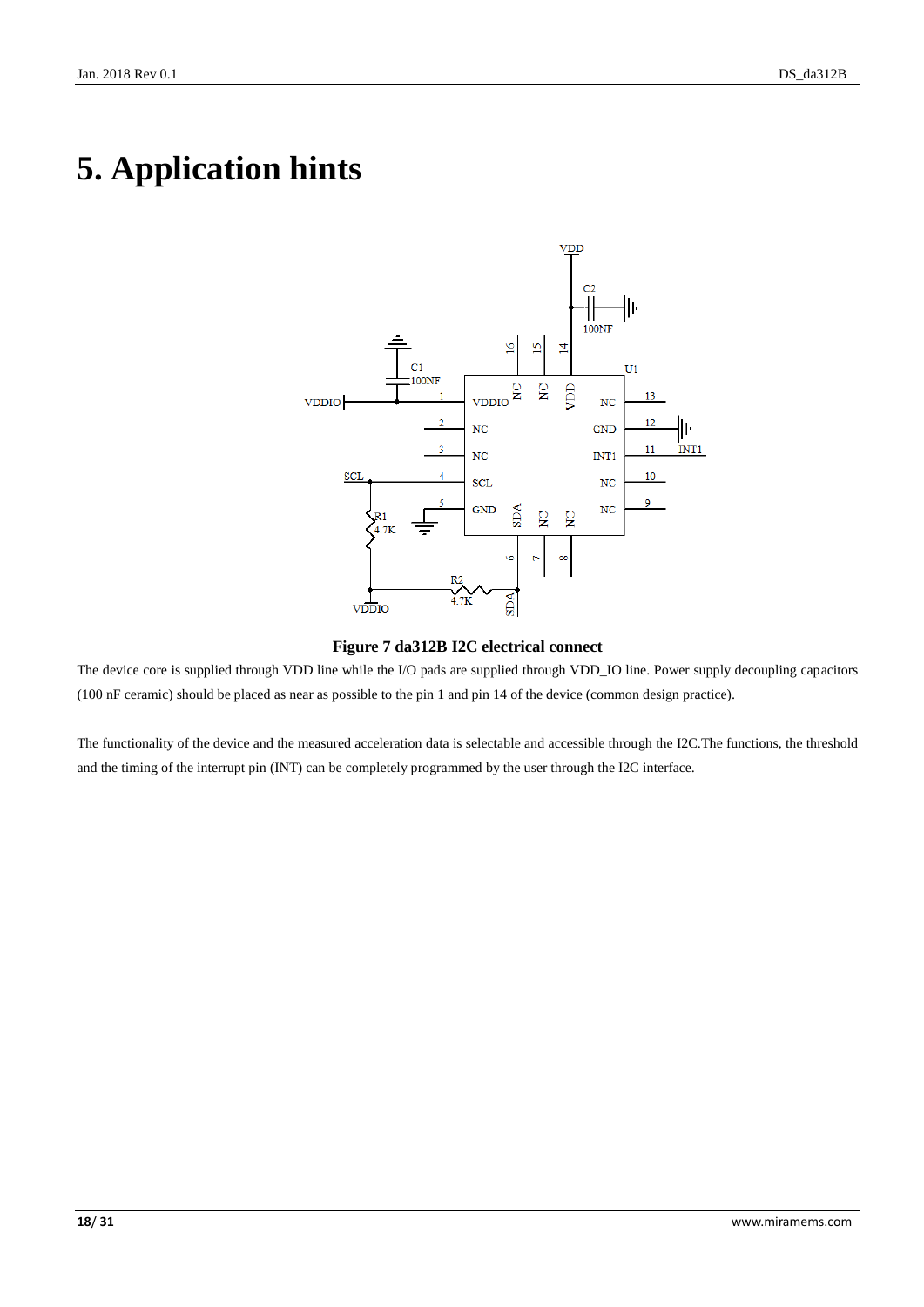# <span id="page-18-0"></span>**6. Register mapping**

The table given below provides a listing of the 8 bit registers embedded in the device and the related addresses:

#### <span id="page-18-1"></span>**Table 14.Register address map**

| <b>Name</b>          | <b>Type</b>            | <b>Register address</b> | <b>Default</b> | <b>Soft Reset</b> |
|----------------------|------------------------|-------------------------|----------------|-------------------|
| <b>CONFIG</b>        | RW                     | 0x00                    | 00H            | N <sub>O</sub>    |
| <b>CHIPID</b>        | ${\bf R}$              | 0x01                    | 13H            | NO.               |
| ACC_X_LSB            | $\mathbb{R}$           | 0x02                    | 00H            | <b>YES</b>        |
| ACC_X_MSB            | ${\bf R}$              | 0x03                    | 00H            | <b>YES</b>        |
| ACC_Y_LSB            | ${\bf R}$              | 0x04                    | 00H            | <b>YES</b>        |
| ACC_Y_MSB            | ${\bf R}$              | 0x05                    | 00H            | <b>YES</b>        |
| ACC_Z_LSB            | ${\bf R}$              | 0x06                    | 00H            | <b>YES</b>        |
| ACC_Z_MSB            | $\mathbb{R}$           | 0x07                    | 00H            | <b>YES</b>        |
| MOTION_FLAG          | ${\bf R}$              | 0x09                    | 00H            | <b>YES</b>        |
| NEWDATA_FLAG         | ${\bf R}$              | 0x0A                    | 00H            | <b>YES</b>        |
| <b>ACTIVE_STATUS</b> | ${\bf R}$              | 0x0B                    | 00H            | <b>YES</b>        |
| <b>RANGE</b>         | RW                     | 0x0F                    | 40H            | <b>YES</b>        |
| <b>ODR_AXIS</b>      | RW                     | 0x10                    | 0FH            | <b>YES</b>        |
| MODE_BW              | RW                     | 0x11                    | 9EH            | <b>YES</b>        |
| <b>SWAP_POLARITY</b> | <b>RW</b>              | 0x12                    | 01H            | <b>YES</b>        |
| INT_SET1             | $\mathbf{R}\mathbf{W}$ | 0x16                    | 00H            | <b>YES</b>        |
| INT_SET2             | RW                     | 0x17                    | 00H            | <b>YES</b>        |
| INT_MAP1             | RW                     | 0x19                    | 00H            | <b>YES</b>        |
| INT_MAP2             | RW                     | 0x1A                    | 00H            | <b>YES</b>        |
| INT_CONFIG           | $\mathbf{R}\mathbf{W}$ | 0x20                    | 01H            | <b>YES</b>        |
| <b>INT_LATCH</b>     | RW                     | 0x21                    | 00H            | <b>YES</b>        |
| <b>ACTIVE_DUR</b>    | RW                     | 0x27                    | $00H$          | <b>YES</b>        |
| <b>ACTIVE_THS</b>    | RW                     | 0x28                    | 14H            | <b>YES</b>        |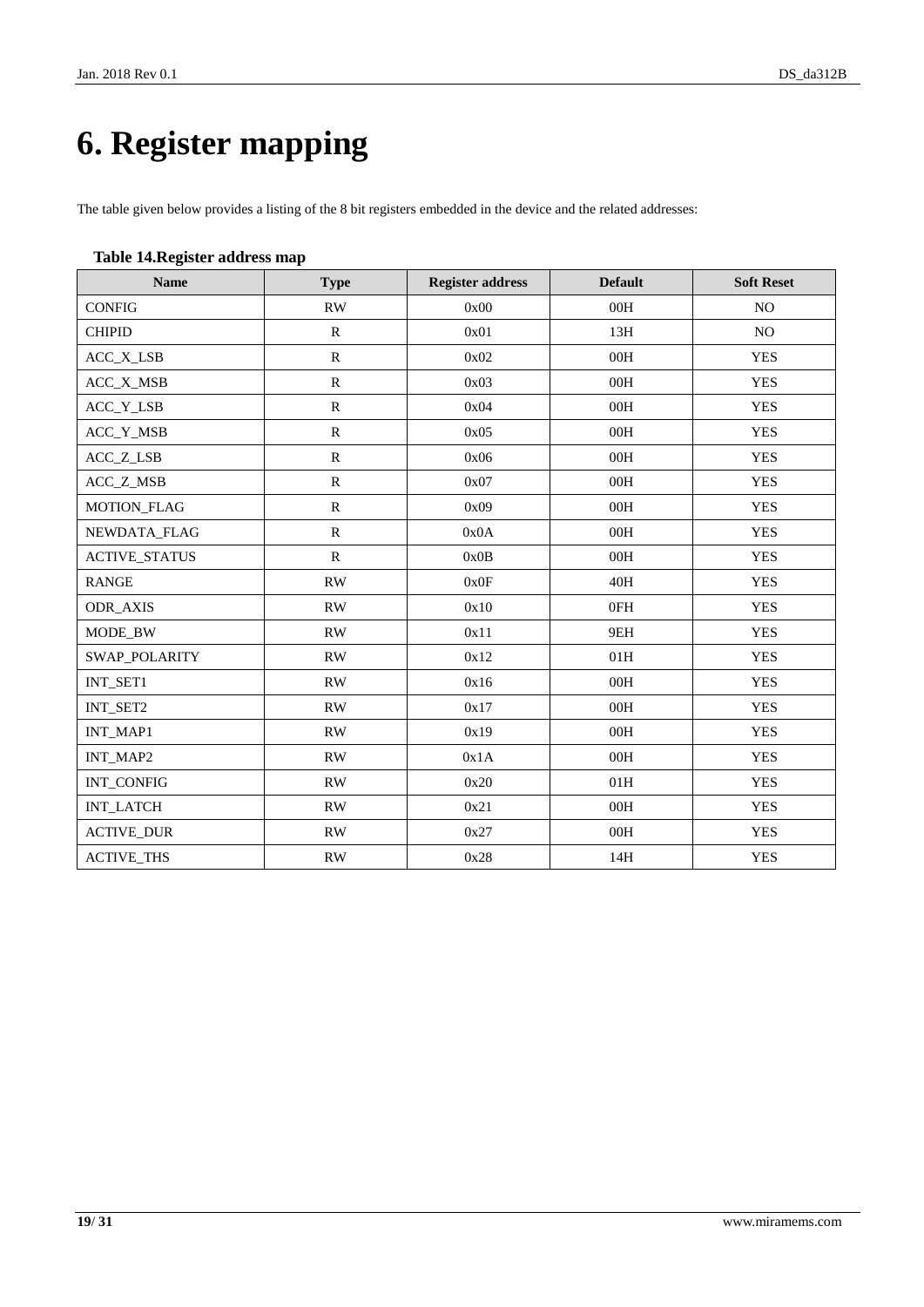# <span id="page-19-0"></span>**7. Registers description**

## <span id="page-19-1"></span>**7.1.CONFIG (00H)**

#### <span id="page-19-4"></span>**Table 15.CONFIG register**

Default data: 0x00 Type: RW

| unused | 1111100c<br>usec | Reset<br>-SOF | $\mathbf{u}\mathbf{n}\mathbf{u}\mathbf{c}\mathbf{a}$<br>пизеп | unused | Reset<br>SOT | าusec |  |
|--------|------------------|---------------|---------------------------------------------------------------|--------|--------------|-------|--|
|        |                  |               |                                                               |        |              |       |  |

#### <span id="page-19-5"></span>**Table 16.CONFIG description**

|--|

## <span id="page-19-2"></span>**7.2.CHIPID (01h)**

#### <span id="page-19-6"></span>**Table 17.CHIPID register**

| Default data: 0x13 Type: R |  |  |  |  |
|----------------------------|--|--|--|--|
|                            |  |  |  |  |

## <span id="page-19-3"></span>**7.3.ACC\_X\_LSB (02H), ACC\_X\_MSB (03H)**

X-axis acceleration data, the value is expressed in two complement byte and are left justified.

#### <span id="page-19-7"></span>**Table 18.ACC\_X\_LSB register**

| Default data: 0x00 Type: R |  |  |
|----------------------------|--|--|
|                            |  |  |

| DI5<br>$\cdot$ D <sub><math>\Gamma</math></sub><br>$1 \text{D}^{2}$<br>DI2<br>∋Г⊿.<br>unused<br>◡<br>שו<br>. .<br>ັ<br>-<br>- | 3.3.40.<br>$\cdots$<br> |
|-------------------------------------------------------------------------------------------------------------------------------|-------------------------|
|-------------------------------------------------------------------------------------------------------------------------------|-------------------------|

#### <span id="page-19-8"></span>**Table 19.ACC\_X\_MSB register**

Default data: 0x00 Type: R

| D[8]<br>D[12]<br>DI9'<br>D[6]<br>[10]<br>D[7]<br>DI131<br>DT11<br>$\mathbf{\bar{}}$<br>1 J J<br>◡<br>.<br>- |
|-------------------------------------------------------------------------------------------------------------|
|-------------------------------------------------------------------------------------------------------------|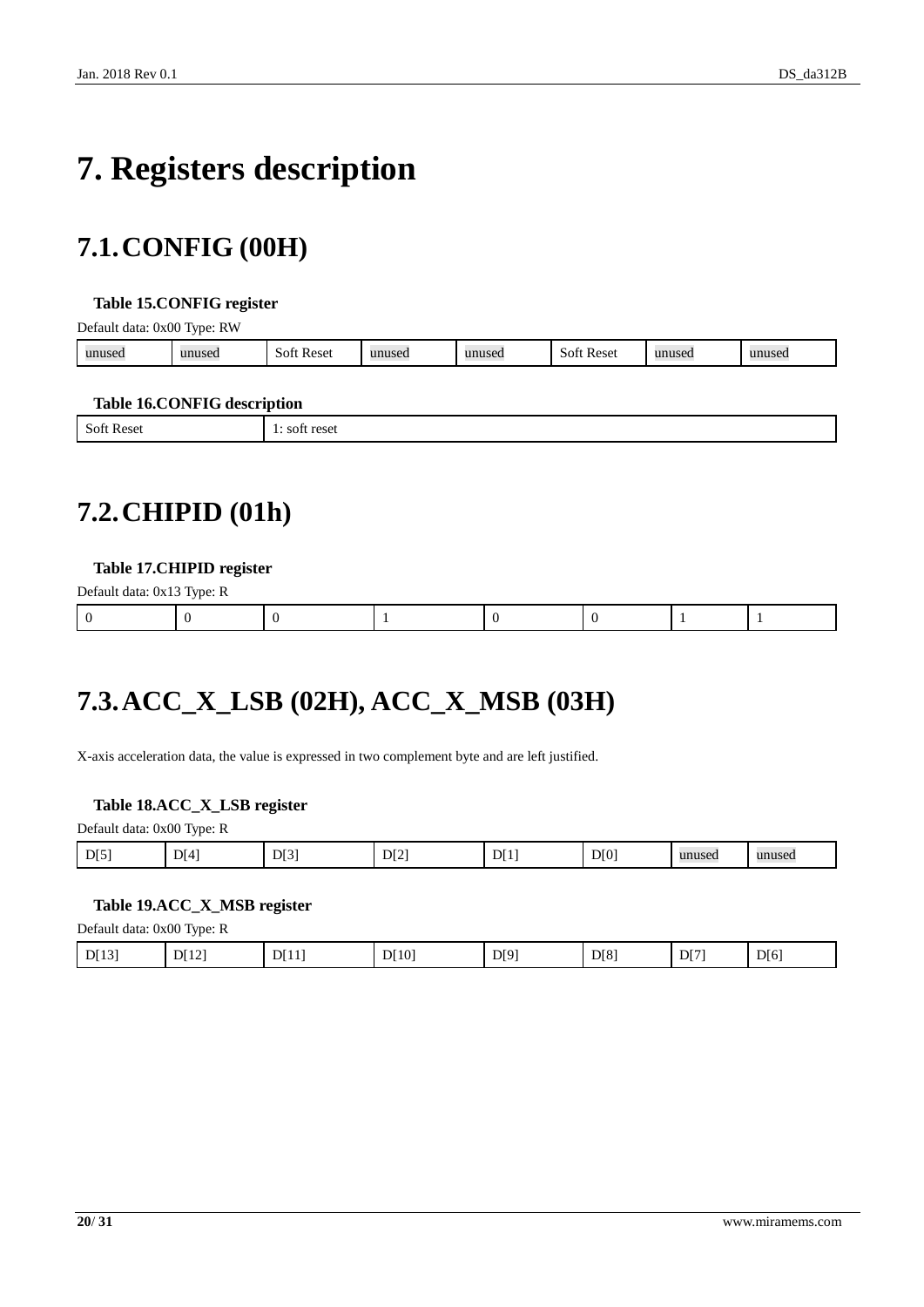# <span id="page-20-0"></span>**7.4.ACC\_Y\_LSB (04H), ACC\_Y\_MSB (05H)**

Y-axis acceleration data, the value is expressed in two complement byte and are left justified.

#### <span id="page-20-3"></span>**Table 20.ACC\_Y\_LSB register**

Default data: 0x00 Type: R

| D[0]<br>D[4]<br>D[3]<br>D[5]<br>$\perp$ D[ <sup>1</sup> ]<br>D[2]<br>unused<br>unuseo |
|---------------------------------------------------------------------------------------|
|---------------------------------------------------------------------------------------|

#### <span id="page-20-4"></span>**Table 21.ACC\_Y\_MSB register**

Default data: 0x00 Type: R

| D[8]<br>D[12]<br>D[10]<br>D[13]<br>D[11]<br>D[9]<br>D[6]<br>D[7]<br>$\mathbf{L}$<br>. |
|---------------------------------------------------------------------------------------|
|---------------------------------------------------------------------------------------|

## <span id="page-20-1"></span>**7.5.ACC\_Z\_LSB (06H), ACC\_Z\_MSB (07H)**

Z-axis acceleration data, the value is expressed in two complement byte and are left justified.

#### <span id="page-20-5"></span>**Table 22.ACC\_Z\_LSB register**

Default data: 0x00 Type: R

| D[5] | D[4] | D[3]<br>. . | DI2 | וט. | D[0] | unused | unused |
|------|------|-------------|-----|-----|------|--------|--------|
|      |      |             |     |     |      |        |        |

#### <span id="page-20-6"></span>**Table 23.ACC\_Z\_MSB register**

Default data: 0x00 Type: R

<span id="page-20-2"></span>

| D[8]<br>D[6]<br>D[9]<br>D[13]<br>DI12'<br>D[10]<br>D[7]<br>DT11 |  |  |  |  |  |  |  |  |
|-----------------------------------------------------------------|--|--|--|--|--|--|--|--|
|-----------------------------------------------------------------|--|--|--|--|--|--|--|--|

### **7.6.MOTION\_FLAG (09H)**

#### <span id="page-20-7"></span>**Table 24.MOTION\_FLAG register**

Default data: 0x00 Type: R

| -1nt<br>$\cdots$<br>unused<br>unused<br>$\cdots$<br>unused<br>unuseo.<br>activ<br>145C.<br>$\sim$<br>$\sim$<br>$\cdots$ |
|-------------------------------------------------------------------------------------------------------------------------|
|-------------------------------------------------------------------------------------------------------------------------|

#### <span id="page-20-8"></span>**Table 25.MOTION\_FLAG register description**

| active int | 0:no active interrupt            |
|------------|----------------------------------|
|            | 1: active interrupt has occurred |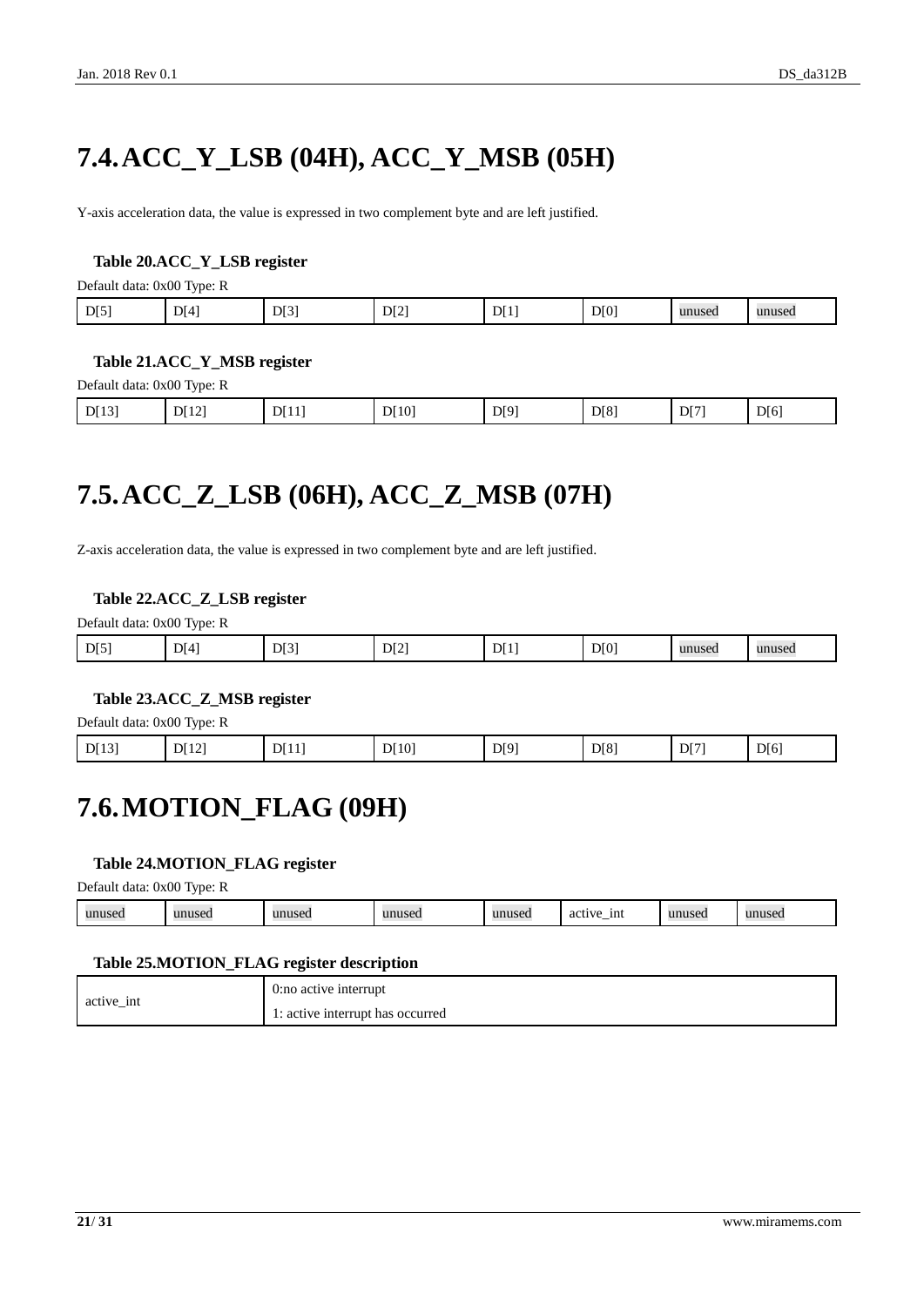# <span id="page-21-0"></span>**7.7.NEWDATA\_FLAG (0AH)**

#### <span id="page-21-3"></span>**Table 26.NEWDATA\_FLAG register**

Default data: 0x00 Type: R

| unused | $\mathbf{u}$<br>useu | 1011000<br>14560 | unusea | unused | unused | 1111100<br>unuset. | new<br>1nt<br>data<br><u>_</u> |
|--------|----------------------|------------------|--------|--------|--------|--------------------|--------------------------------|
|        |                      |                  |        |        |        |                    |                                |

#### <span id="page-21-4"></span>**Table 27.NEWDATA\_FLAG register description**

|              | 0: no new_data interrupt    |
|--------------|-----------------------------|
| new_data_int | data interrupt has occurred |
| —            | $\iota$ : new               |

## <span id="page-21-1"></span>**7.8.ACTIVE\_STATUS (0BH)**

#### <span id="page-21-5"></span>**Table 28.ACTIVE\_STATUS register**

Default data: 0x00 Type: R

| sign<br>unusec<br>$\mathbf{v}$<br>t 1 mei<br>unused<br>unused<br>active<br>first.<br>active<br>active<br>first<br>active<br>11 n 11<br>auseo<br>aci<br>1110.<br>--<br>$\overline{\phantom{a}}$<br>-- |
|------------------------------------------------------------------------------------------------------------------------------------------------------------------------------------------------------|
|------------------------------------------------------------------------------------------------------------------------------------------------------------------------------------------------------|

#### <span id="page-21-6"></span>**Table 29.ACTIVE\_STATUS register description**

|                | active sign: Sign of the 1st active interrupt.                  |
|----------------|-----------------------------------------------------------------|
| active sign    | $0:$ positive,                                                  |
|                | 1: negative                                                     |
| active first x | $0: X$ is not the triggering axis of the active interrupt       |
|                | 1: indicate X is the triggering axis of the active interrupt.   |
| active first y | $0: Y$ is not the triggering axis of the active interrupt       |
|                | 1: indicate Y is the triggering axis of the active interrupt.   |
|                | $0: Z$ is not the triggering axis of the active interrupt       |
| active first z | 1: indicate $Z$ is the triggering axis of the active interrupt. |

### <span id="page-21-2"></span>**7.9.RANGE (0FH)**

#### <span id="page-21-7"></span>**Table 30.RANGE register**

Default data: 0x40 Type: RW

| unused | $\mathbf{m}\mathbf{n}\mathbf{n}$<br>шихел | unused | unused | unuseo | $-211000$<br> | - ISL | $\sim$ $\sim$<br>$+$ $-$<br>10 I V |
|--------|-------------------------------------------|--------|--------|--------|---------------|-------|------------------------------------|
|--------|-------------------------------------------|--------|--------|--------|---------------|-------|------------------------------------|

#### <span id="page-21-8"></span>**Table 31.RANGE register description**

|         | full scale   |
|---------|--------------|
|         | 00: $+/-2g$  |
| fs[1:0] | $01: +/-4g$  |
|         | $10:+/8g$    |
|         | $11: +/-16g$ |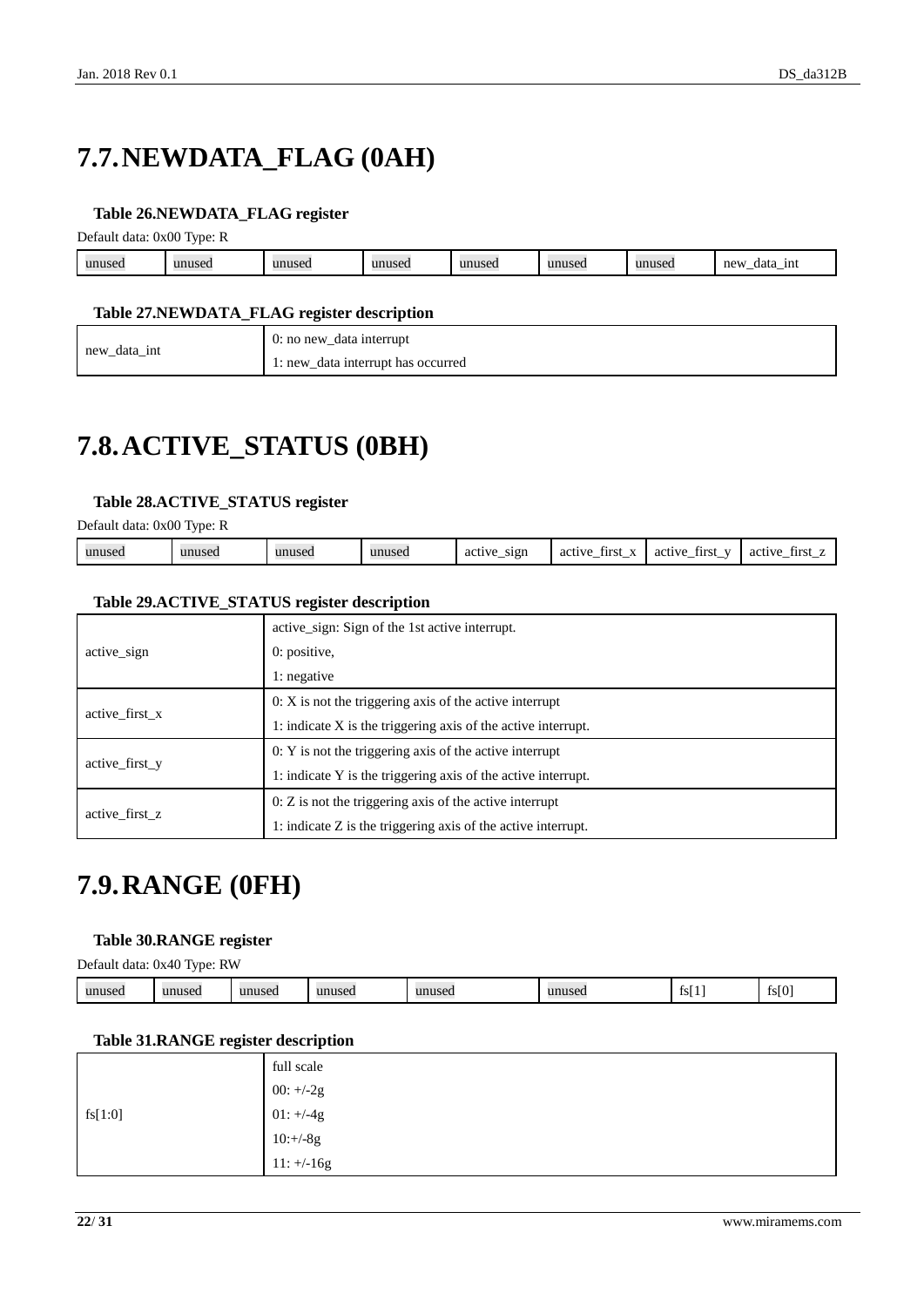# <span id="page-22-0"></span>**7.10. ODR\_AXIS (10H)**

#### <span id="page-22-2"></span>**Table 32.ODR\_AXIS register**

Default data: 0x0F Type: RW

| - -    |        |        |        |        |                    |     |   |
|--------|--------|--------|--------|--------|--------------------|-----|---|
| unused | unused | unused | unused | ODR[3] | ODR <sub>[2]</sub> | ODR | ж |
|        |        |        |        |        |                    |     |   |

#### <span id="page-22-3"></span>**Table 33.ODR\_AXIS register description**

| $\tilde{\phantom{a}}$ | 0000: 1Hz         |
|-----------------------|-------------------|
|                       | 0001: 1.95Hz      |
|                       | 0010: 3.9Hz       |
|                       | 0011: 7.81Hz      |
|                       | 0100: 15.63Hz     |
| ODR[3:0]              | 0101: 31.25Hz     |
|                       | 0110: 62.5Hz      |
|                       | 0111: 125Hz       |
|                       | 1000: 250Hz       |
|                       | 1001: 500Hz       |
|                       | 1010-1111: 1000Hz |

### <span id="page-22-1"></span>**7.11. MODE\_BW (11H)**

#### <span id="page-22-4"></span>**Table 34.MODE\_BW register**

Default data: 0x9E Type: RW

| OFF<br>DW <sub>L</sub><br>.711<br>- | unused | unusea | unused | unused | <b>BWI</b><br>., | $\overline{1}$<br>- 181 | auto<br>en<br>$H\alpha\alpha r$<br>,,,,,,,,,<br>.<br> |
|-------------------------------------|--------|--------|--------|--------|------------------|-------------------------|-------------------------------------------------------|
|                                     |        |        |        |        |                  |                         |                                                       |

#### <span id="page-22-5"></span>**Table 35.MODE\_BW register description**

| PWR_OFF      | 0: normal mode                                                                                |  |  |  |  |
|--------------|-----------------------------------------------------------------------------------------------|--|--|--|--|
|              | 1: suspend mode                                                                               |  |  |  |  |
|              | Bandwidth                                                                                     |  |  |  |  |
| BW[1:0]      | $00/11:500\text{hz}$                                                                          |  |  |  |  |
|              | 01:250                                                                                        |  |  |  |  |
|              | 10:100                                                                                        |  |  |  |  |
|              | 0: working the current ODR state all the way                                                  |  |  |  |  |
| autosleep_en | 1: Working at 12.5hz in inactive state, automatic switched to normal mode during active state |  |  |  |  |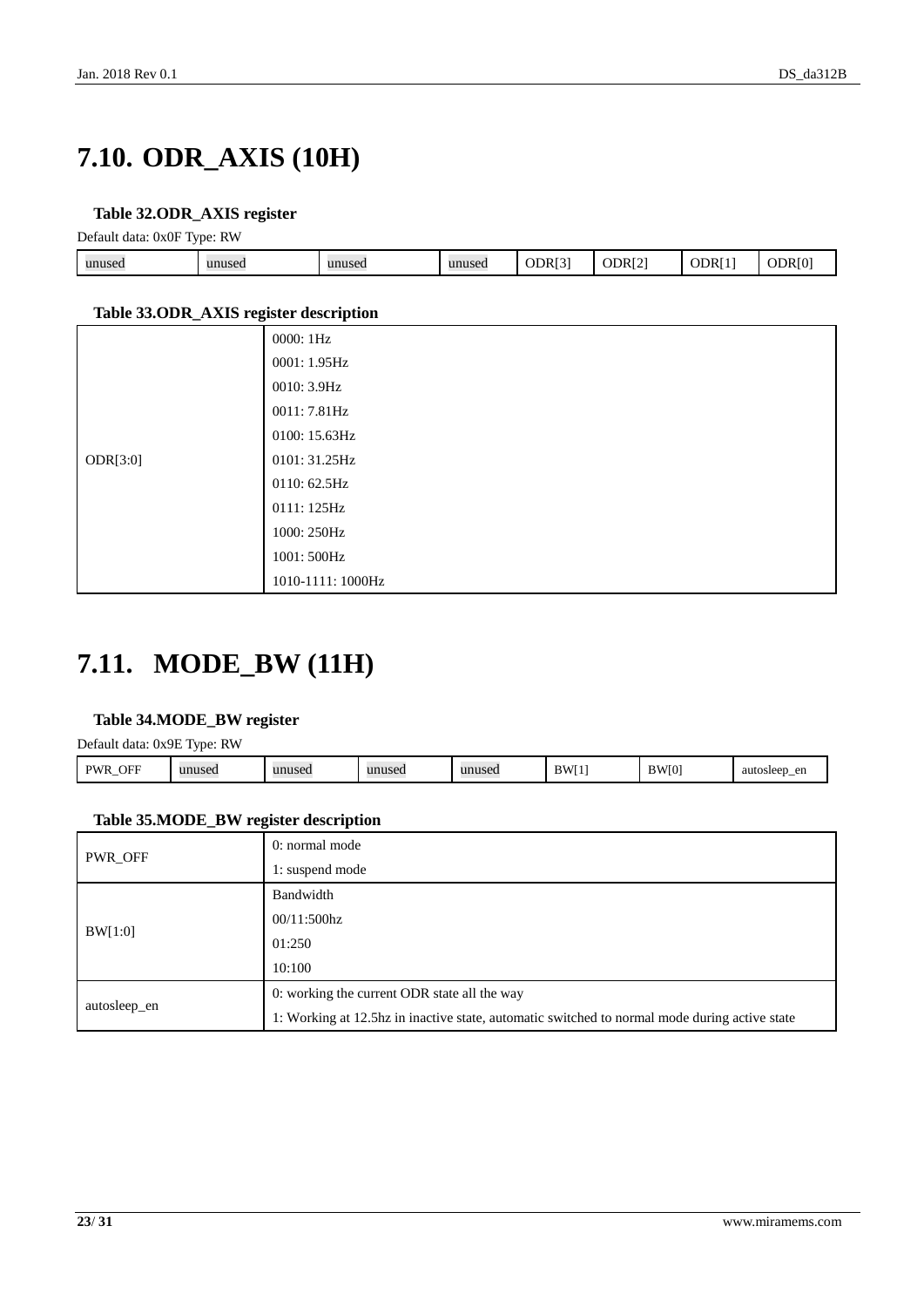# <span id="page-23-0"></span>**7.12. SWAP\_POLARITY (12H)**

#### <span id="page-23-2"></span>**Table 36.SWAP\_POLARITY register**

Default data: 0x01 Type: RW

Swap & Polarity register is OTP register too, OTP address: 0x13

| $\mathbf{v}$<br>polarity<br>swar<br>unused<br>unused<br>oolarit<br>unusea<br>.Jarity -<br>unused<br>ruscu<br>$\overline{1}$<br>-<br><u>—</u><br>$\overline{\phantom{a}}$<br>_<br>_ |
|------------------------------------------------------------------------------------------------------------------------------------------------------------------------------------|
|------------------------------------------------------------------------------------------------------------------------------------------------------------------------------------|

#### <span id="page-23-3"></span>**Table 37.SWAP\_POLARITY register description**

| X polarity | 0: remain the polarity of X-axis.                 |  |  |  |  |
|------------|---------------------------------------------------|--|--|--|--|
|            | 1: reverse the polarity of X-axis.                |  |  |  |  |
|            | 0: remain the polarity of Y-axis.                 |  |  |  |  |
| Y_polarity | 1: reverse the polarity of Y-axis.                |  |  |  |  |
|            | 0: remain the polarity of Z-axis.                 |  |  |  |  |
| Z_polarity | 1: reverse the polarity of Z-axis.                |  |  |  |  |
|            | 0: Don't need swap the output data for $X/Y$ axis |  |  |  |  |
| $X_Y$ swap | 1: swap the output data for X/Y axis.             |  |  |  |  |

## <span id="page-23-1"></span>**7.13. INT\_SET1 (16H)**

#### <span id="page-23-4"></span>**Table 38.INT\_SET1 register**

Default data: 0x00 Type: RW

|                      | _______ |        |        |        |                                    |                     |                                       |
|----------------------|---------|--------|--------|--------|------------------------------------|---------------------|---------------------------------------|
| <b>INT</b><br>source | unused  | unused | unused | unused | en<br>1nt<br>active<br>-___<br>$-$ | en<br>active<br>1nt | en<br>1nt<br>active<br>$\cdot$<br>. — |
|                      |         |        |        |        |                                    |                     |                                       |

#### <span id="page-23-5"></span>**Table 39.INT\_SET1 register description**

|                 | 0:unfiltered data                               |  |  |  |  |
|-----------------|-------------------------------------------------|--|--|--|--|
| INT_source      | 1: filtered data (ODR)                          |  |  |  |  |
|                 | 0: disable the active interrupt for the z axis. |  |  |  |  |
| active int en z | 1: enable the active interrupt for the z axis.  |  |  |  |  |
|                 | 0: disable the active interrupt for the y axis. |  |  |  |  |
| active int en y | 1: enable the active interrupt for the y axis.  |  |  |  |  |
|                 | 0: disable the active interrupt for the x axis. |  |  |  |  |
| active int en x | 1: enable the active interrupt for the x axis.  |  |  |  |  |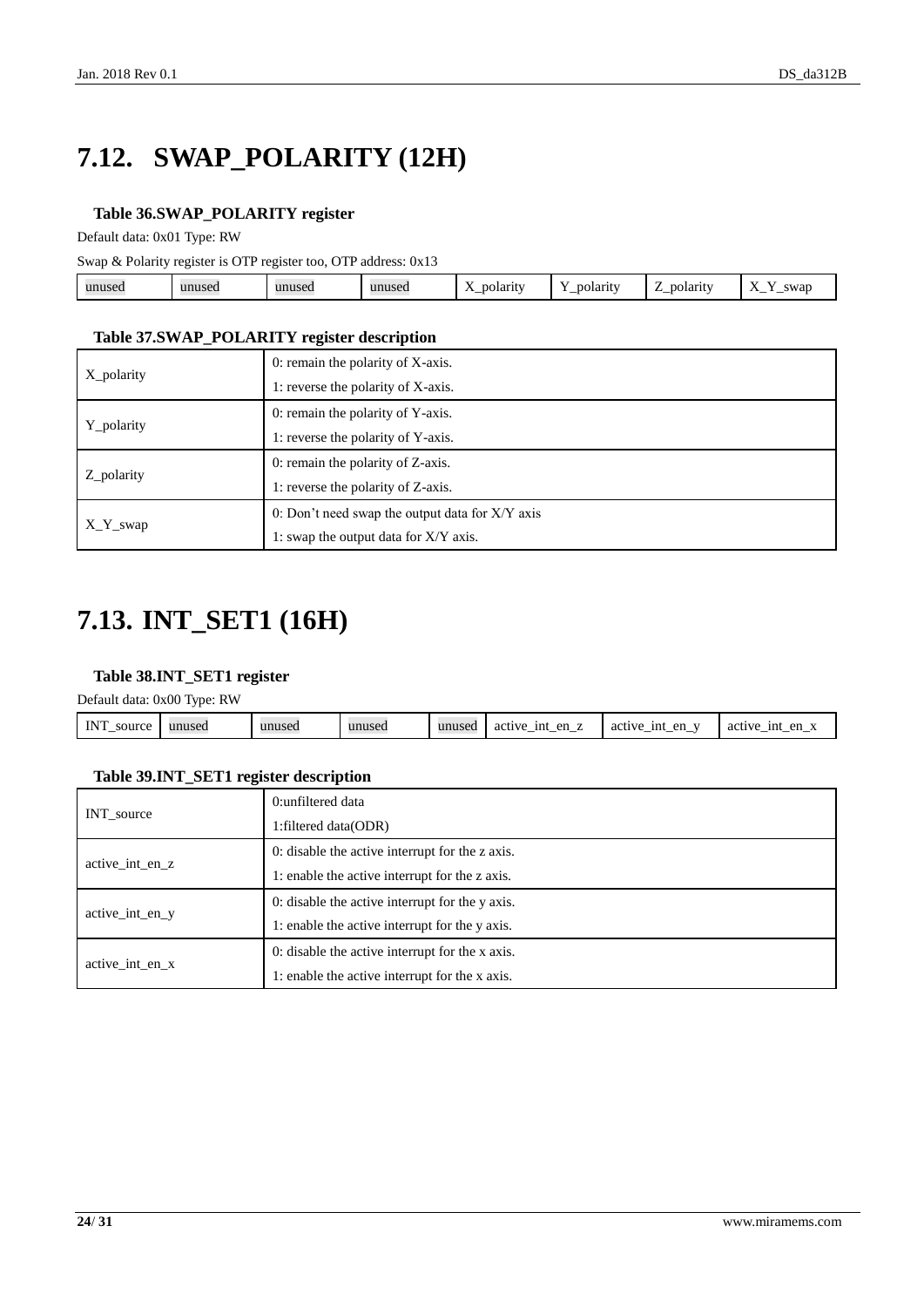# <span id="page-24-0"></span>**7.14. INT\_SET2 (17H)**

#### <span id="page-24-3"></span>**Table 40.INT\_SET2 register**

Default data: 0x00 Type: RW

|        | . .          |        |                                             |          |                                   |              |
|--------|--------------|--------|---------------------------------------------|----------|-----------------------------------|--------------|
| unused | $\mathbf{u}$ | unused | en<br>new<br>1nt<br>data<br><u>_</u><br>$-$ | 1111100t | 1111100<br><b><i>FILLS</i>CL.</b> | 1100<br>wuse |
|        |              |        |                                             |          |                                   |              |

#### <span id="page-24-4"></span>**Table 41.INT\_SET2 register description**

| new<br>data int en | 0: disable the new data interrupt. |
|--------------------|------------------------------------|
| –                  | 1: enable the new data interrupt.  |

## <span id="page-24-1"></span>**7.15. INT\_MAP1 (19H)**

#### <span id="page-24-5"></span>**Table 42.INT\_MAP1 register**

Default data: 0x00 Type: RW

| $N^{\prime}$<br>unuse.<br>1111100<br>unuse<br>0.01117<br>3.3.45<br>a<br>wa<br>$\cdots$<br>--<br>.<br>$\sim$ $\sim$ |
|--------------------------------------------------------------------------------------------------------------------|
|--------------------------------------------------------------------------------------------------------------------|

#### <span id="page-24-6"></span>**Table 43.INT\_MAP1 register description**

| INT active | 0: doesn't mapping active interrupt to INT |
|------------|--------------------------------------------|
|            | 1: mapping active interrupt to INT         |

## <span id="page-24-2"></span>**7.16. INT\_MAP2 (1AH)**

#### <span id="page-24-7"></span>**Table 44.INT\_MAP2 register**

Default data: 0x00 Type: RW

| <b>TNIT</b><br>unused<br>unused<br>unused<br>unused<br>mne<br>new<br>unused<br>unusec<br>1113<br>data<br>musec<br><br> |
|------------------------------------------------------------------------------------------------------------------------|
|------------------------------------------------------------------------------------------------------------------------|

#### <span id="page-24-8"></span>**Table 45.INT\_MAP2 register description**

| INT new data | $\overline{0}$ : doesn't mapping new data interrupt to INT |
|--------------|------------------------------------------------------------|
|              | <sup>1</sup> : mapping new data interrupt to INT           |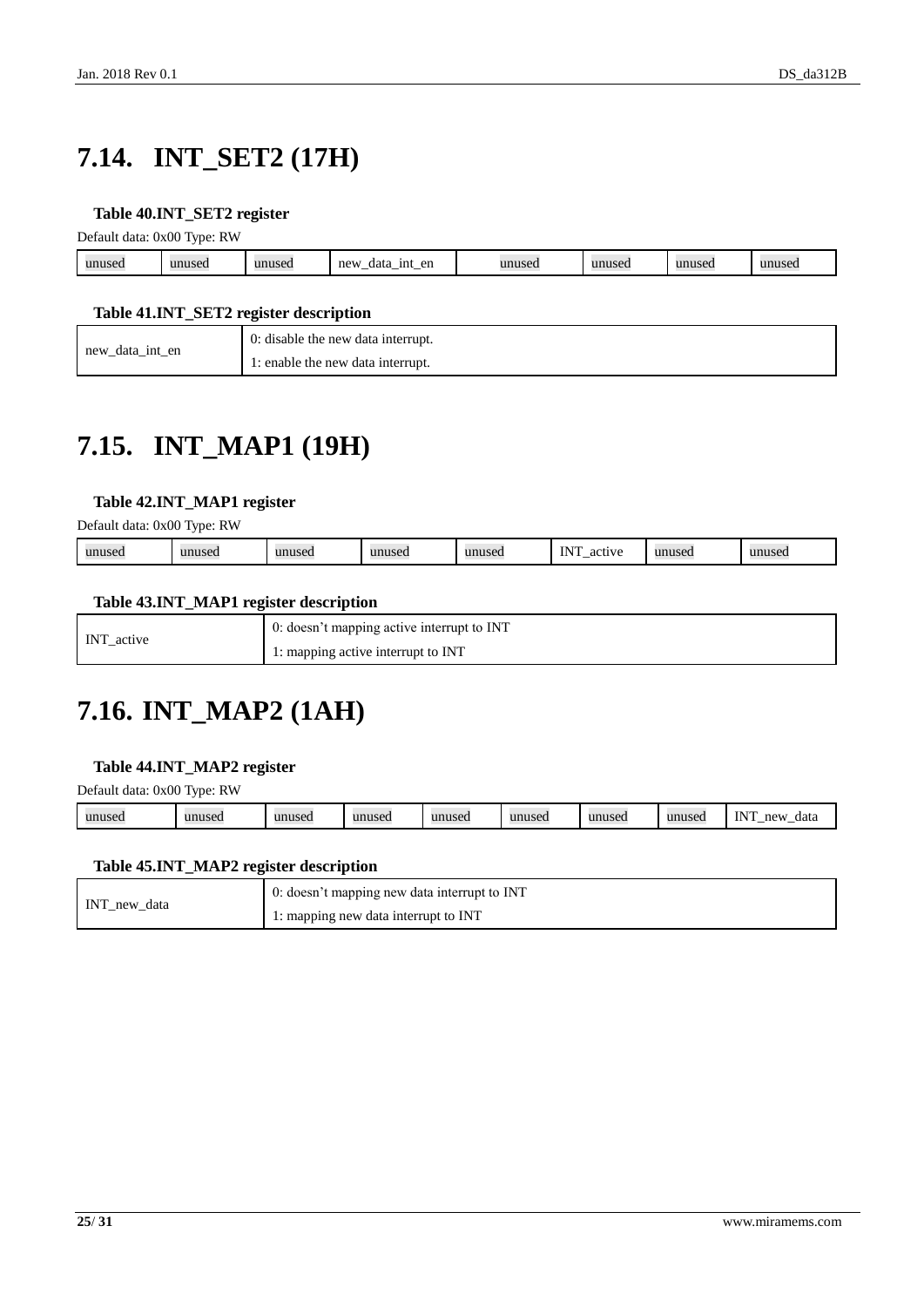# <span id="page-25-0"></span>**7.17. INT\_CONFIG (20H)**

#### <span id="page-25-2"></span>**Table 46.INT\_CONFIG register**

Default data: 0x01 Type: RW

| <b>D</b><br>1nt<br>Reset_1 | musea | unused | unused | nusea - | 111100<br>use | -- --<br>$\alpha$ | <b>INT</b><br>IV. |  |
|----------------------------|-------|--------|--------|---------|---------------|-------------------|-------------------|--|
|                            |       |        |        |         |               |                   |                   |  |

#### <span id="page-25-3"></span>**Table 47.INT\_CONFIG register description**

| Reset int | Write'1' to reset all latched int.       |  |  |  |
|-----------|------------------------------------------|--|--|--|
| INT od    | 0: select push-pull output for INT       |  |  |  |
|           | 1: selects OD output for INT             |  |  |  |
|           | 0: selects active level low for pin INT  |  |  |  |
| INT lvl   | 1: selects active level high for pin INT |  |  |  |

### <span id="page-25-1"></span>**7.18. INT\_LATCH (21H)**

#### <span id="page-25-4"></span>**Table 48.INT\_LATCH register**

Default data: 0x00 Type: RW

| unused | unused | unused | unused | <b>TAIRDEAT</b><br>N<br>latch<br>-------_- | TNTPCTA<br>ΙN<br>latch<br>$\overline{\phantom{0}}$ | VTI 11<br>latch<br><br>. | <b>INTIO</b><br>latch<br>. |
|--------|--------|--------|--------|--------------------------------------------|----------------------------------------------------|--------------------------|----------------------------|

#### <span id="page-25-5"></span>**Table 49.INT\_LATCH register description**

|                  | 0000: non-latched             |
|------------------|-------------------------------|
|                  | 0001: temporary latched 250ms |
|                  | 0010: temporary latched 500ms |
|                  | 0011: temporary latched 1s    |
|                  | 0100: temporary latched 2s    |
|                  | 0101: temporary latched 4s    |
|                  | 0110: temporary latched 8s    |
|                  | 0111: latched                 |
| $latch_NTT[3:0]$ | 1000: non-latched             |
|                  | 1001: temporary latched 1ms   |
|                  | 1010: temporary latched 1ms   |
|                  | 1011: temporary latched 2ms   |
|                  | 1100: temporary latched 25ms  |
|                  | 1101: temporary latched 50ms  |
|                  | 1110: temporary latched 100ms |
|                  | 1111: latched                 |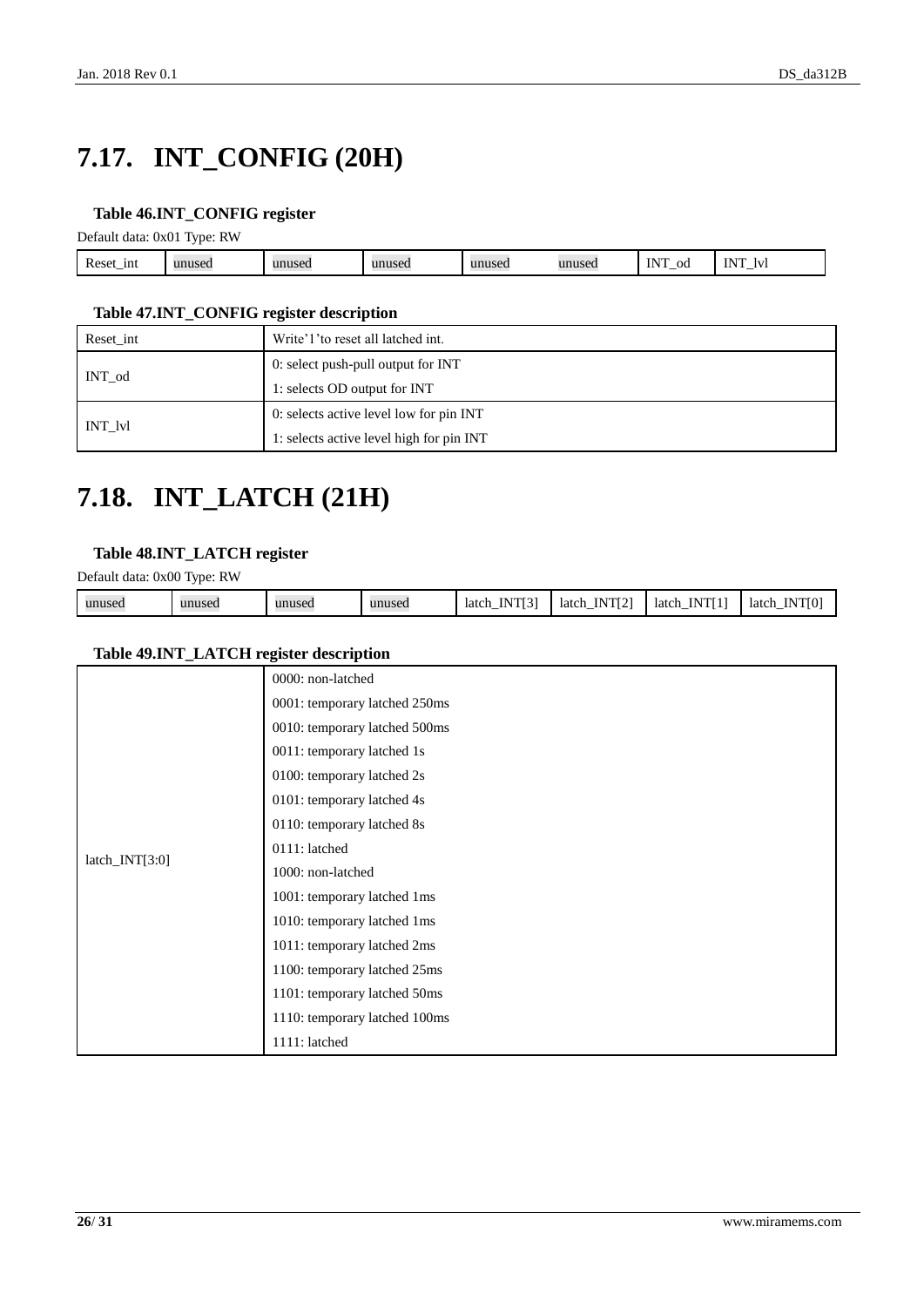# <span id="page-26-0"></span>**7.19. ACTIVE\_DUR (27H)**

#### <span id="page-26-2"></span>**Table 50.ACTIVE\_DUR register**

Default data: 0x00 Type: RW

| - -<br>inactive<br>dur'<br>$\overline{\phantom{a}}$ | <b>EA3</b><br>mactive<br>durl 2<br>$\overline{\phantom{a}}$ | .<br>mactive<br>dur'<br>$\overline{\phantom{a}}$ | dur[0]<br>mactive<br>- | ro 3<br>dur<br>active<br>$\overline{\phantom{a}}$ | ro:<br>dur12<br>activ<br>$\overline{\phantom{a}}$ | dur<br>active<br>$\overline{\phantom{a}}$ | ro <sup>x</sup><br>durll<br>activ<br>- |
|-----------------------------------------------------|-------------------------------------------------------------|--------------------------------------------------|------------------------|---------------------------------------------------|---------------------------------------------------|-------------------------------------------|----------------------------------------|
|                                                     |                                                             |                                                  |                        |                                                   |                                                   |                                           |                                        |

#### <span id="page-26-3"></span>**Table 51.ACTIVE\_DUR register description**

| inactive_dur[4:0]   | inactive duration time = $(inactive\_dur + 1)*ODR\_period$              |
|---------------------|-------------------------------------------------------------------------|
| $\arctive_dur[4:0]$ | active duration time = $(\text{active\_dur} + 1)^* \text{ ODR\_period}$ |

## <span id="page-26-1"></span>**7.20. ACTIVE\_THS (28H)**

#### <span id="page-26-4"></span>**Table 52.ACTIVE\_THS register**

Default data: 0x14 Type: RW

| th $[7]$<br>active | [6]<br>th<br>active | th $[5]$<br>active | th[4]<br>active | $\lceil 3 \rceil$<br>th<br>active | <b>ECT</b><br>th<br>active | th I<br>active | th $[0]$<br>active |
|--------------------|---------------------|--------------------|-----------------|-----------------------------------|----------------------------|----------------|--------------------|
|                    |                     |                    |                 |                                   |                            |                |                    |

#### <span id="page-26-5"></span>**Table 53.ACTIVE\_THS register description**

|                   | Threshold of active interrupt=active_th*K(mg) |
|-------------------|-----------------------------------------------|
|                   | $K = 3.91(2g \text{ range})$ ,                |
| active th $[7:0]$ | $K = 7.81(4g \text{ range}),$                 |
|                   | $K = 15.625(8g \text{ range}),$               |
|                   | $K = 31.25(16g \text{ range})$                |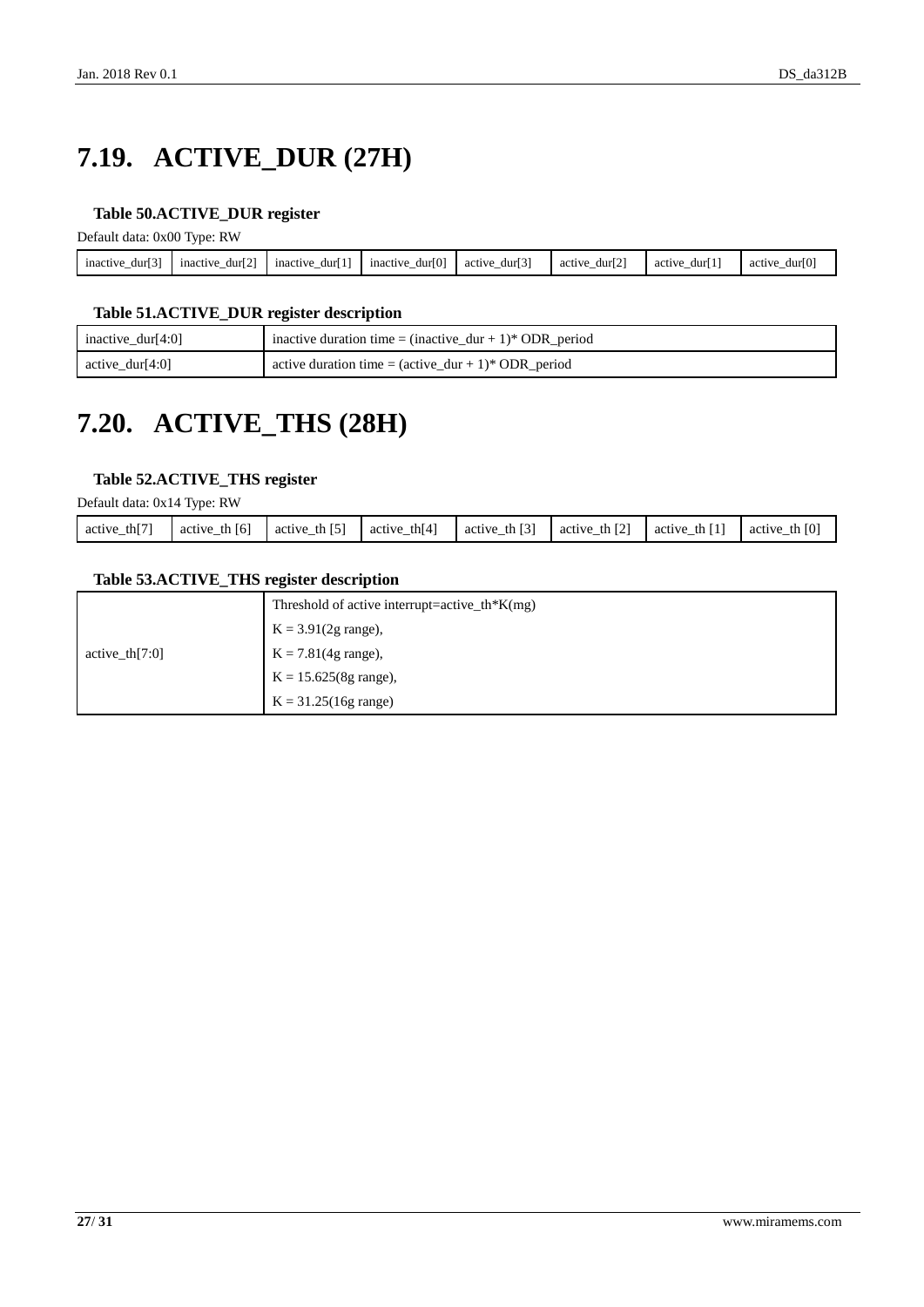# <span id="page-27-0"></span>**8. Package information**

## <span id="page-27-1"></span>**8.1.Outline dimensions**

The sensor housing is a standard LGA package. Its dimensions are the following:



<span id="page-27-2"></span>**Figure 8 16 Pin LGA Mechanical data and package dimensions**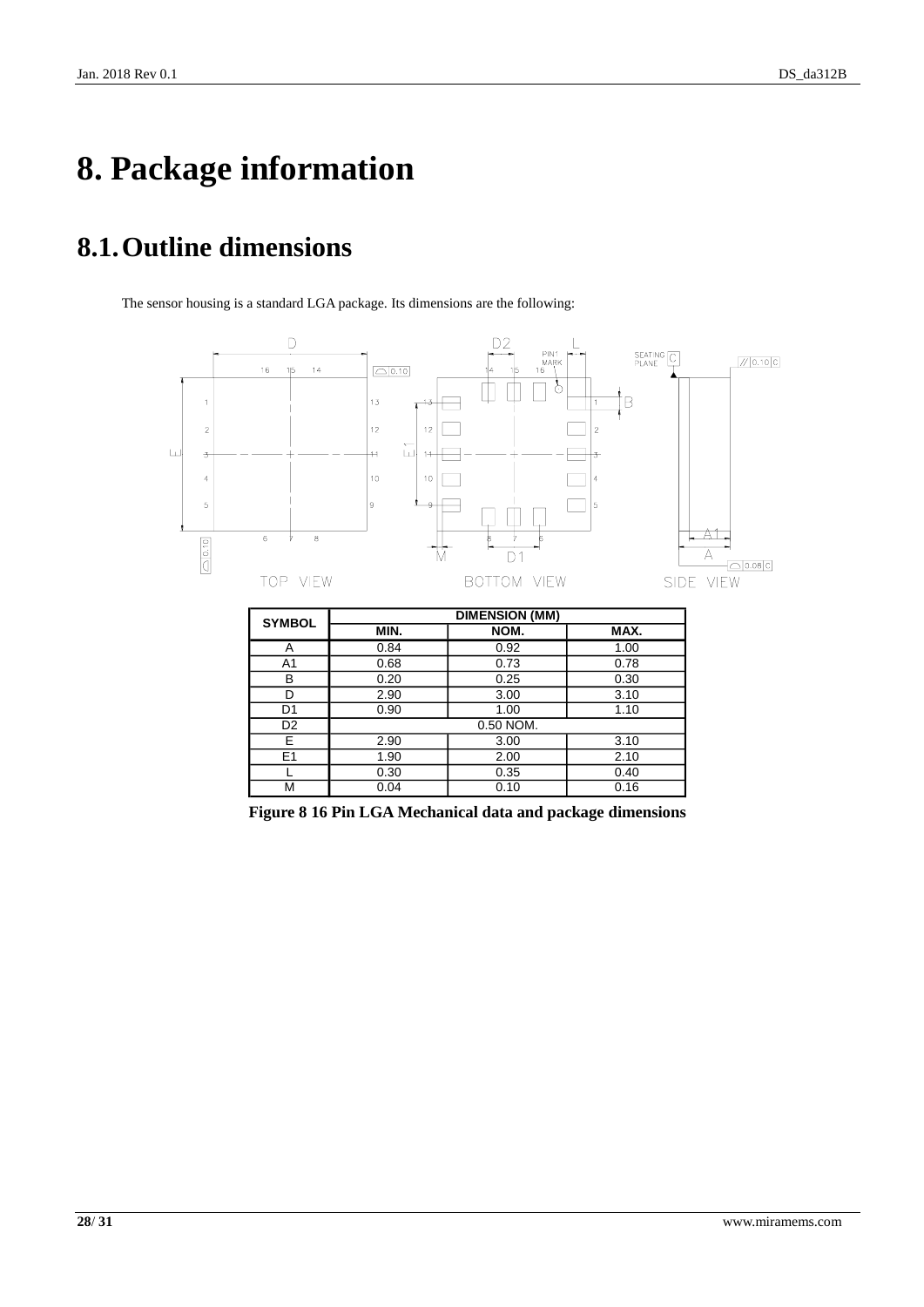### <span id="page-28-0"></span>**8.2.Tape and reel specification**

The da312B is shipped in a standard pizza box

The box dimension for 1 reel is: L x W x H =  $35cm x 35cm x 5cm$ 

da312B quantity: 5000pcs per reel, please handle with care.



<span id="page-28-1"></span>**Figure 9 Tape and reel dimension in mm**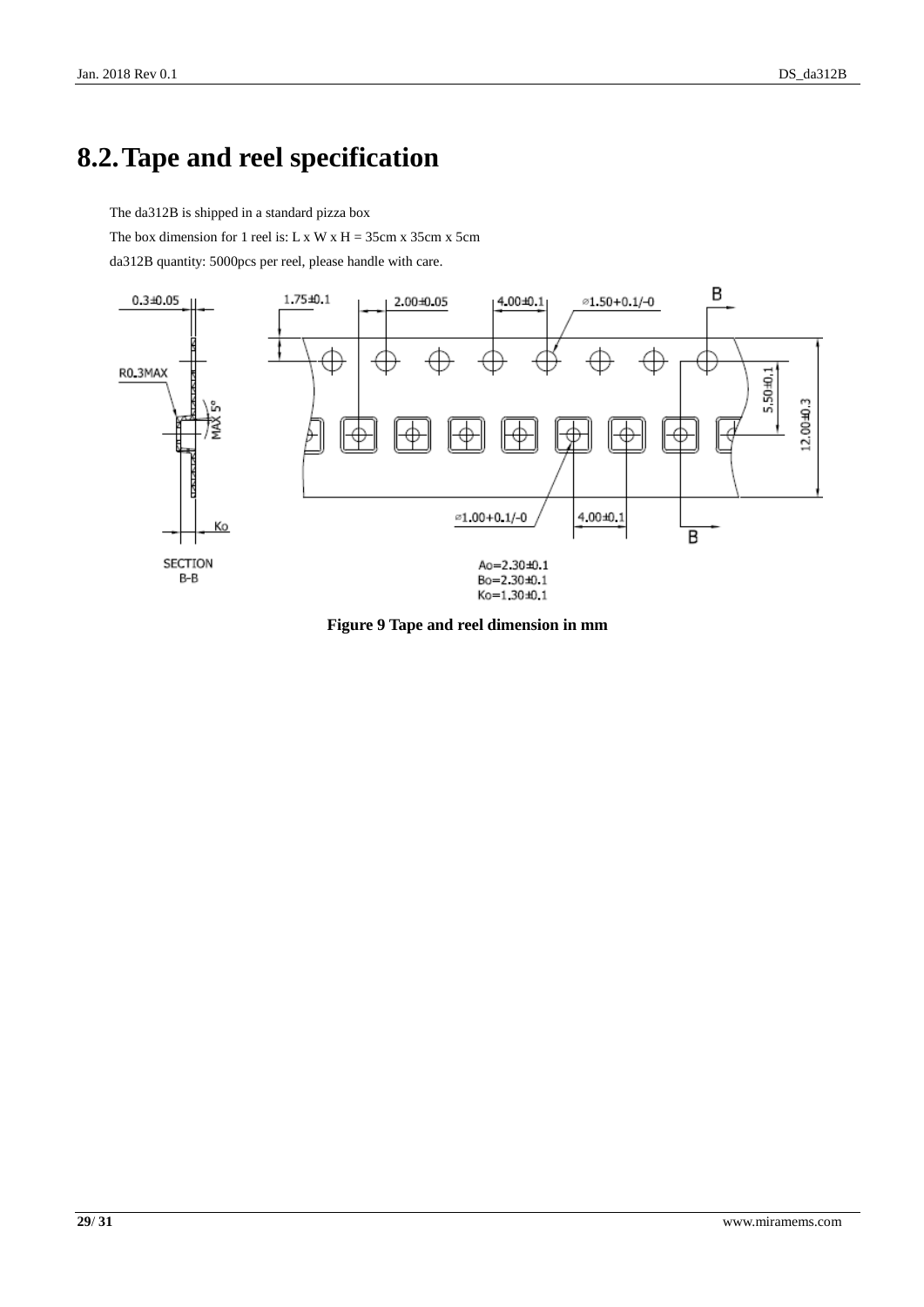# <span id="page-29-0"></span>**9. Reliability**

The qualification condition of MiraMEMS's products is based on the stress test qualification for integrated circuits, JEDEC JESD47H.01 Standard. The test summary is listed below.

#### <span id="page-29-1"></span>**Table 54.Accelerated Life Tests**

| <b>Test</b>                                  | Condition                      | <b>Oty/lot</b> | Lot | Acc/Rej | <b>Result</b> |
|----------------------------------------------|--------------------------------|----------------|-----|---------|---------------|
| High Temperature Storage (HTS)*              | 150C, 1000hrs                  | 77             |     | 0/1     | <b>PASS</b>   |
|                                              | JEDEC JESD22-A103D Condition A |                |     |         |               |
| High Temperature Operating Life Test (HTOL)* | 125C, 1000hrs, 3.63V biased    | 77             |     | 0/1     | <b>PASS</b>   |
|                                              | JEDEC JESD22-A108D             |                |     |         |               |
| Highly Accelerated Stress Test (uHAST)*      | 130C/85%, 96hrs                | 77             |     | 0/1     | <b>PASS</b>   |
|                                              | JEDEC JESD22-A118A Condition A |                |     |         |               |

\*Tests are preceded by MSL3 preconditioning in accordance with JEDEC JESD22-A113F

#### <span id="page-29-2"></span>**Table 55.Component Level Tests**

| <b>Test</b>               | <b>Condition</b>                             | Qty/lot | Lot | Acc/Rej | <b>Result</b> |
|---------------------------|----------------------------------------------|---------|-----|---------|---------------|
| Preconditioning(MSL3)     | 24hrs HTSL (125C) ->192Hrs WHTSL             | 77      | 3   | 0/1     | <b>PASS</b>   |
|                           | $(30C/60\% RH) + 3x$ PbFree Reflow, 260C max |         |     |         |               |
|                           | JEDEC JESD22-A113F                           |         |     |         |               |
| Temperature Cycle*        | $-40C-85C$ (air to air) 500 cycles           | 77      | 3   | 0/1     | <b>PASS</b>   |
|                           | JEDEC JESD22-A104D                           |         |     |         |               |
|                           | <b>Condition N</b>                           |         |     |         |               |
| <b>Shock Test</b>         | $10000G/0.2ms$ , $X/Y/Z$ 5 time/ direction   | 10      | 3   | 0/1     | <b>PASS</b>   |
|                           | JEDEC JESD22-B104C                           |         |     |         |               |
| <b>Vibration Test</b>     | sweep 20-2000Hz,                             | 10      | 2   | 0/1     | <b>PASS</b>   |
|                           | 4 times/direction                            |         |     |         |               |
|                           | JEDEC JESD22-B103B Condition 1               |         |     |         |               |
|                           | 60Hz_32h/direction                           |         |     |         |               |
| <b>ESD Susceptibility</b> | 2000V (HBM) JEDEC JS-001-2012                | 6       | 1   | 0/1     | <b>PASS</b>   |
|                           | 200V (MM) JEDEC JESD22-A115C                 | 6       | 1   | 0/1     | <b>PASS</b>   |
|                           | 500V (CDM) JEDEC JESD22-C101E                | 6       | 1   | 0/1     | <b>PASS</b>   |
| Latch-up                  | $\rightarrow$ +/-2Vcc, max                   |         | 1   | 0/1     | <b>PASS</b>   |
|                           | $\rightarrow$ +/-2lcc, max                   |         |     |         |               |
|                           | <b>JEDEC JESD-78D</b>                        |         |     |         |               |

\*Tests are preceded by MSL3 preconditioning in accordance with JEDEC JESD22-A113F